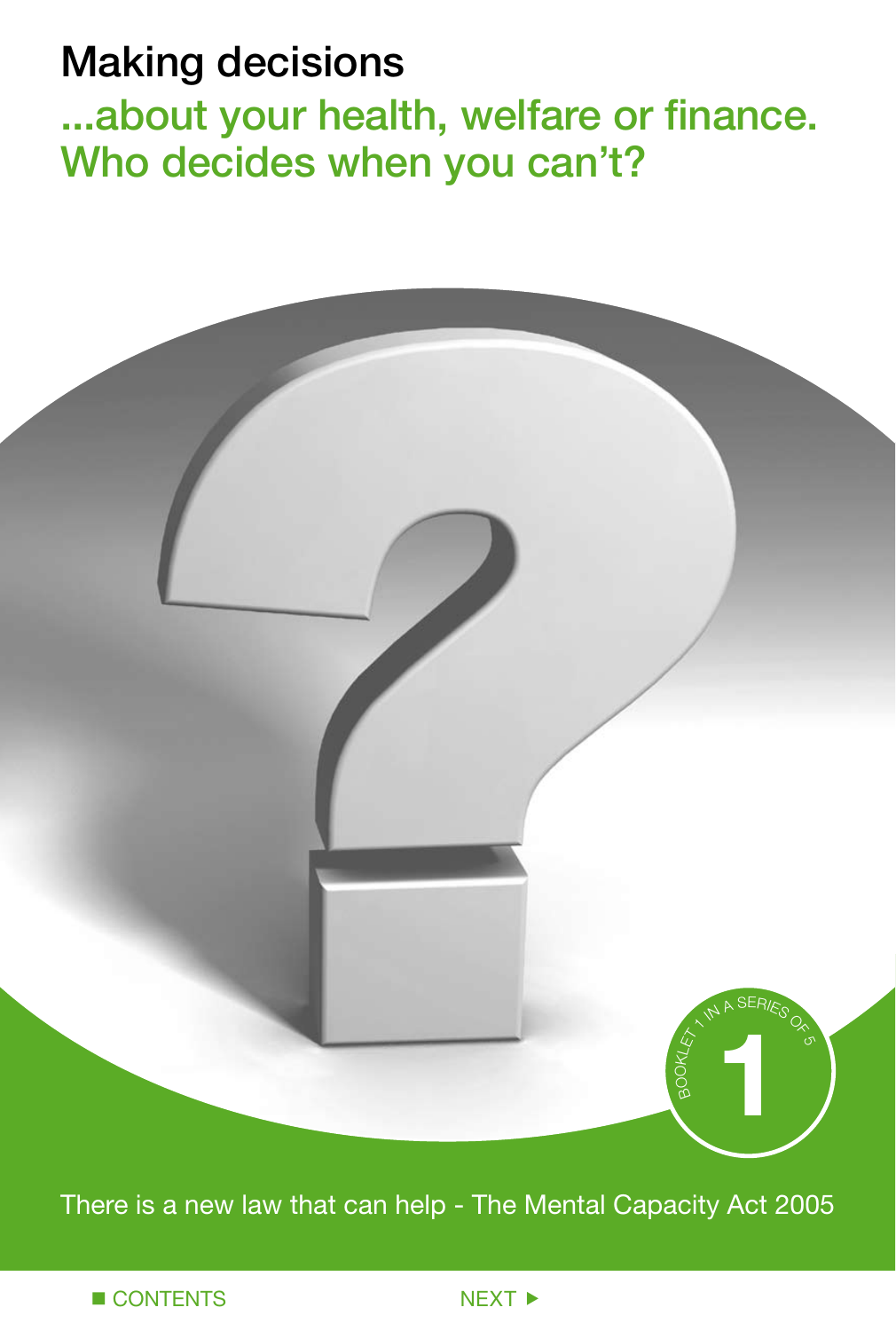# Making decisions

...about your health, welfare or finance. Who decides when you can't?

> Helping people who are unable to make some decisions for themselves

This booklet provides introductory information on the Mental Capacity Act 2005 and how it will affect you. It is not a statutory Code of Practice issued under the Mental Capacity Act 2005 and is not a guide to how the law will apply to specific situations.

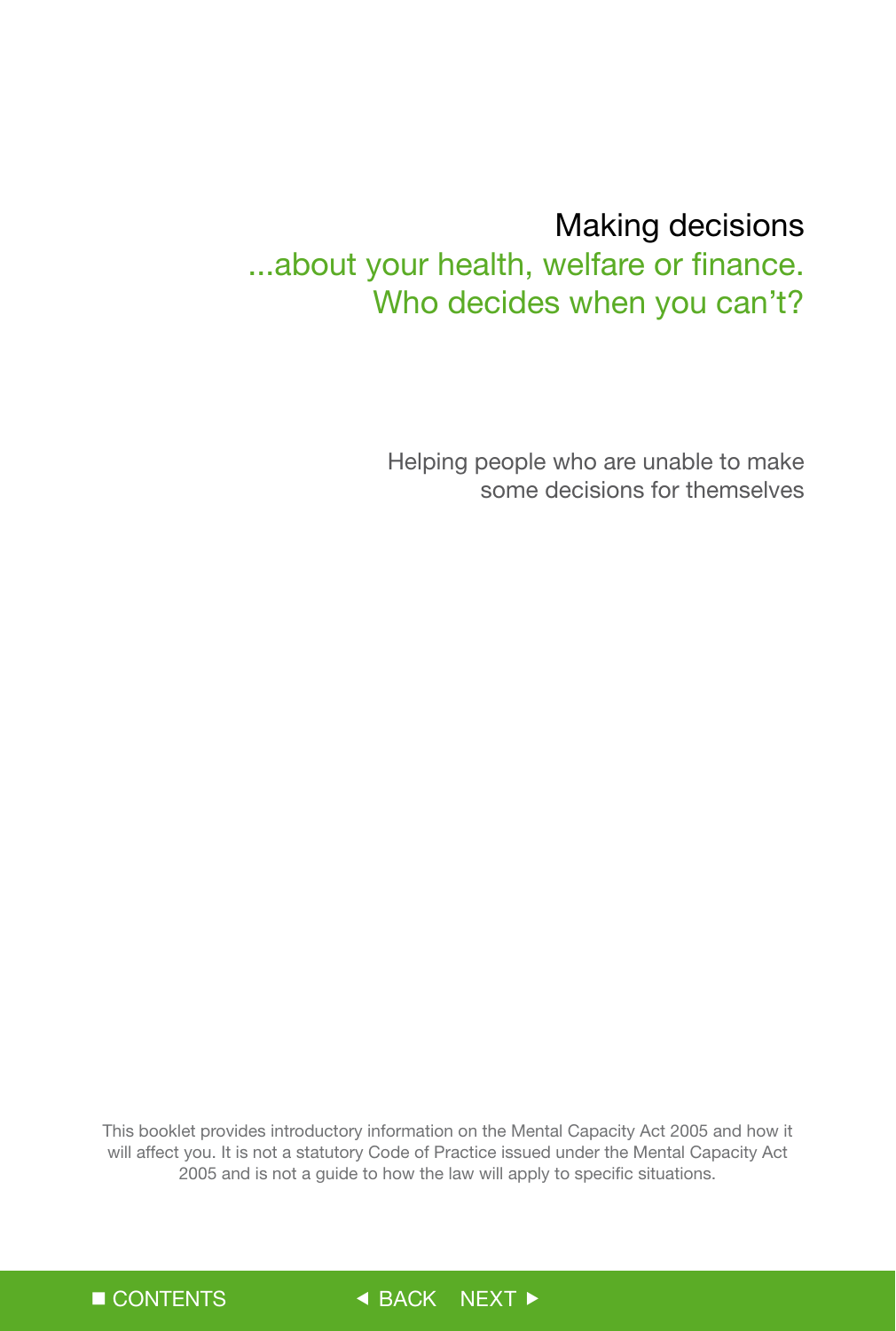## This document has been produced by:









Llywodraeth Cynulliad Cymru Welsh Assembly Government

In association with the Making Decisions Alliance, including:

Making Decisions Alliance



For better mental health

scepe



 $\overline{c}$ 

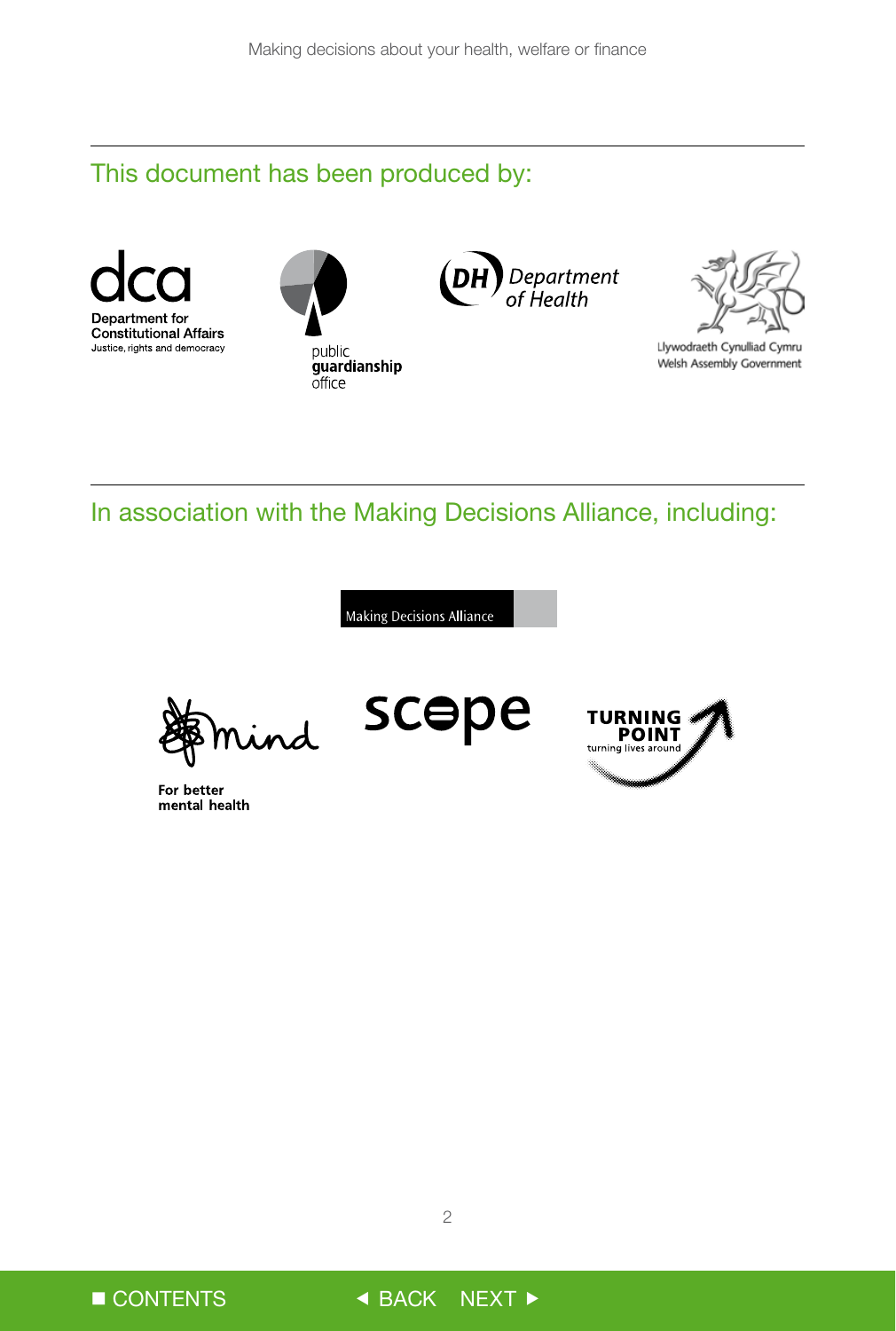# Acknowledgements

The Mental Capacity Implementation Programme (MCIP) published this booklet. MCIP is a joint government programme between the Department for Constitutional Affairs, the Department of Health, the Public Guardianship Office and the Welsh Assembly Government that has been established to implement the organisation, process and procedures to launch the Mental Capacity Act in 2007.

We are very grateful to the team from the Making Decisions Alliance who wrote this booklet. In particular, Avesha Janjua, Senior Policy Advisor at Turning Point who wrote this booklet with support from Richard Kramer, Director of Policy at Turning Point, Wendy Banks and Vicki Hornby from Scope and Keith Dawson from Mind. We would also like to thank service users from Scope and from Mind for their comments on this booklet.

We are also very grateful to our Advisory Group which was made up of organisations who work with or represent people who may lack the capacity to make some decisions for themselves. They played an important role in sharing their views and perspectives on the booklet and helped us to reflect on our work.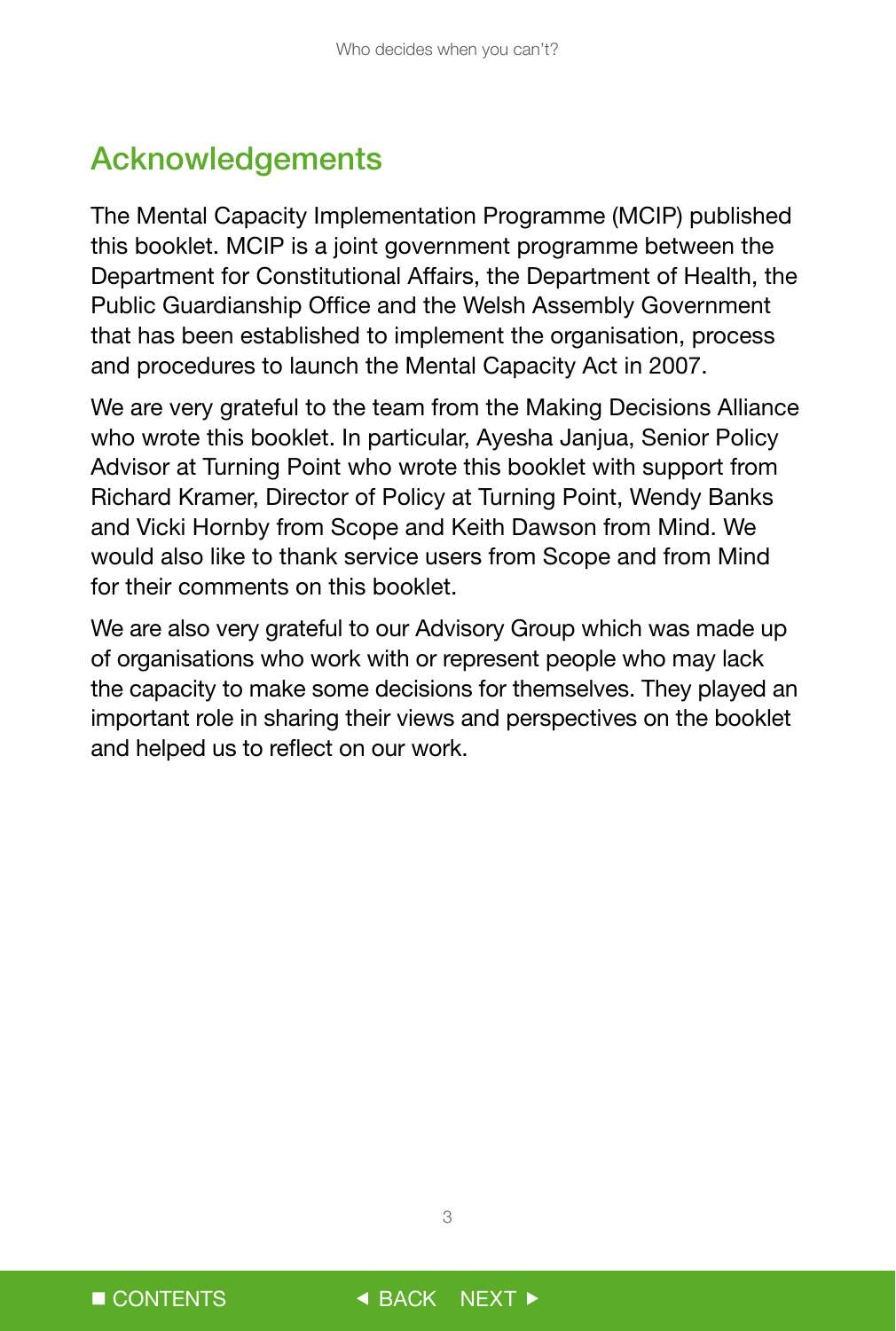

# **Contents**

| 1              | Introduction<br>About this booklet<br>Summary of the key points                                                                                                                                                                                                                                                                                                                                                                                                                                                                                                                  | 6<br>6<br>$\overline{7}$                                 |
|----------------|----------------------------------------------------------------------------------------------------------------------------------------------------------------------------------------------------------------------------------------------------------------------------------------------------------------------------------------------------------------------------------------------------------------------------------------------------------------------------------------------------------------------------------------------------------------------------------|----------------------------------------------------------|
| $\overline{2}$ | What is the Mental Capacity Act and how could it affect me?<br>What does 'mental capacity' mean?<br>Why do we need a Mental Capacity Act?<br>When does the Mental Capacity Act start to work?<br>The Principles of the Act                                                                                                                                                                                                                                                                                                                                                       | 8<br>8<br>9<br>10 <sup>1</sup><br>11                     |
| 3              | When would someone assess my capacity to make a decision?<br>Who decides whether or not I lack capacity?<br>How would someone decide whether or not I lack capacity?                                                                                                                                                                                                                                                                                                                                                                                                             | 13<br>14<br>15                                           |
| 4              | What happens if I am unable to make my own decisions?<br>How does someone work out what would be in my best interests?<br>Providing care or treatment for you if you lack capacity<br>The use of restraint<br>Protecting people from ill-treatment or wilful neglect                                                                                                                                                                                                                                                                                                             | 16<br>16<br>18<br>18<br>18                               |
| 5              | What if I want to plan ahead in case I lack capacity in the future?<br><b>Lasting Power of Attorney</b><br>How do I make a Lasting Power of Attorney?<br>What if I already have an Enduring Power of Attorney?<br>Making an advance decision to refuse treatment<br>Making advance decisions about life sustaining treatment<br>What if I already have an advance decision (or 'living will')?<br>Will this change the law on euthanasia or assisted suicide?<br>Advance decisions and the Mental Health Act 1983<br>Recording your wishes and feelings about treatment and care | 19<br>19<br>20<br>21<br>22<br>23<br>24<br>25<br>25<br>26 |

*Continued next page*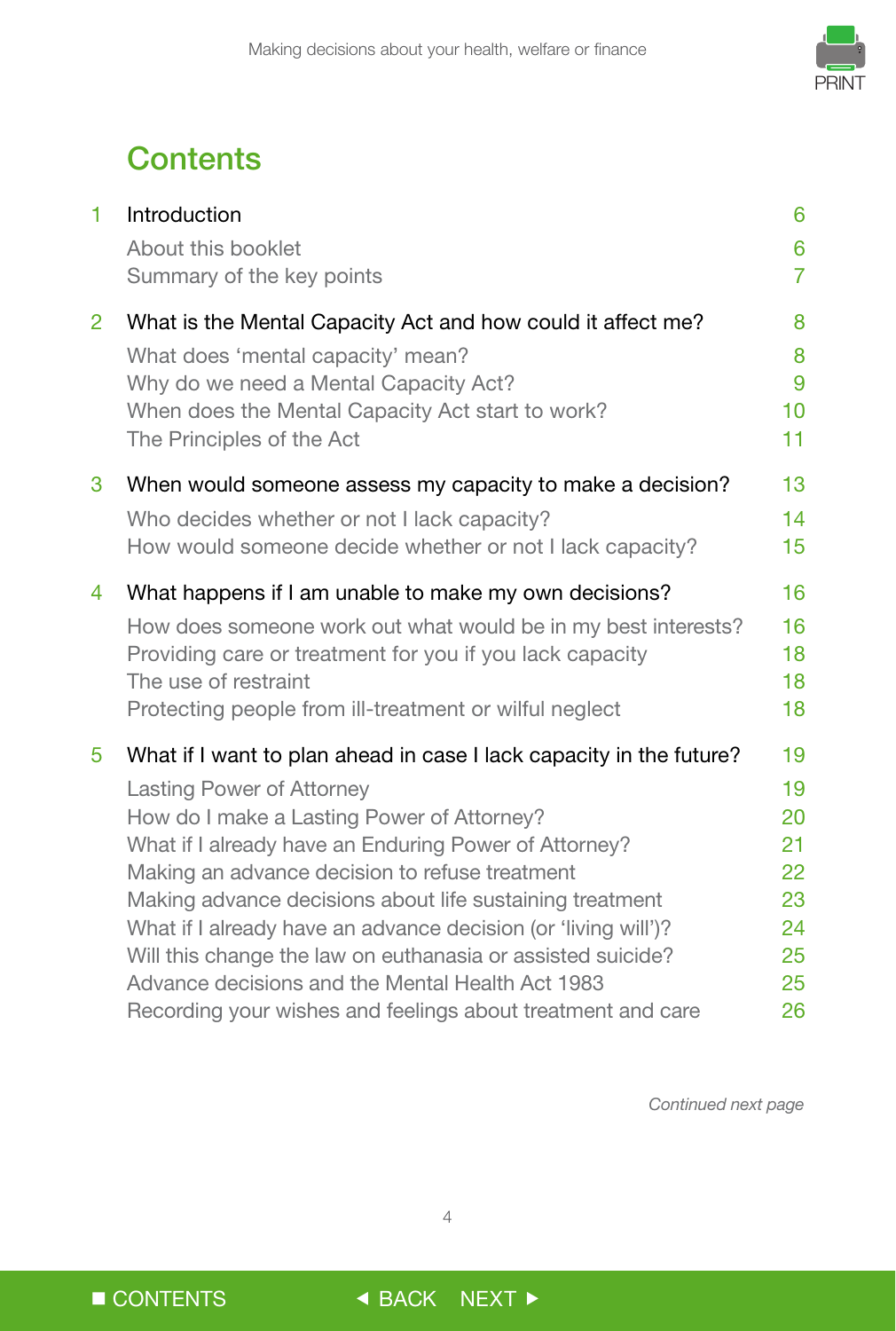

| 6  | What further support is available?                                           | 27       |
|----|------------------------------------------------------------------------------|----------|
|    | Support from family and friends                                              | 27       |
|    | Support from an advocate<br>Support if you do not have any family or friends | 27<br>27 |
| 7. | What will happen if I have not planned ahead?                                | 30       |
| 8  | Challenging decisions and raising concerns                                   | 31       |
| 9  | What does the Act say about research?                                        | 33       |
|    | 10 How the new law is being supported                                        | 35       |
|    | Code of Practice                                                             | 35       |
|    | Court of Protection                                                          | 35       |
|    | Deputies                                                                     | 35       |
|    | What if I already have a receiver?                                           | 37       |
|    | Office of the Public Guardian                                                | 38       |
|    |                                                                              |          |
|    | 11 What if I want to know more about the MCA?                                | 39       |

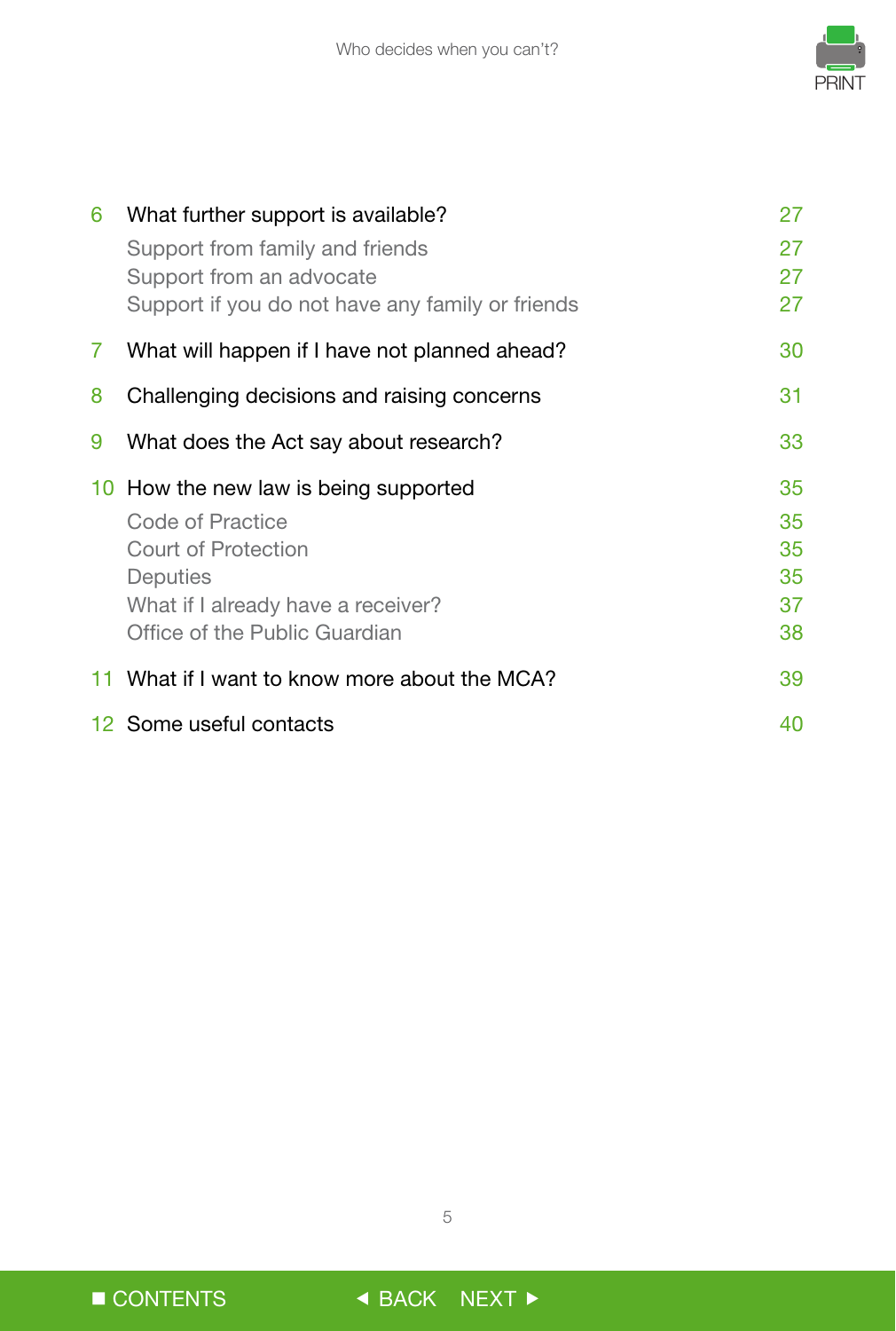# <span id="page-6-0"></span>1. Introduction

## About this booklet

This booklet gives you information about a new law, the Mental Capacity Act 2005, which comes into force during 2007, and which will affect anyone who is unable to make some or all decisions. The inability to make a decision could be because of a learning disability, mental health problems, brain injury, dementia, alcohol or drug misuse, side effects of medical treatment or any other illness or disability.

The new law will help and support you if:

- you currently find it difficult to make decisions sometimes or all of the time
- you want to plan ahead in case you are unable to make decisions in the future.

This booklet explains:

- how the Mental Capacity Act could affect you
- how you can plan ahead now in case you cannot make your own decisions in the future
- how you will be protected if you are unable to make a decision either now or anytime in the future
- on what basis other people can take actions on your behalf if you cannot do so
- where to go for help and advice.

Another key source of information and more detailed guidance is the Code of Practice that accompanies the Act. It can be found online at www.dca.gov.uk/legal-policy/mental-capacity/publications.htm

This booklet is not about detention or compulsory treatment under the Mental Health Act 1983. The 1983 Act is primarily about people who are diagnosed as having a mental health problem which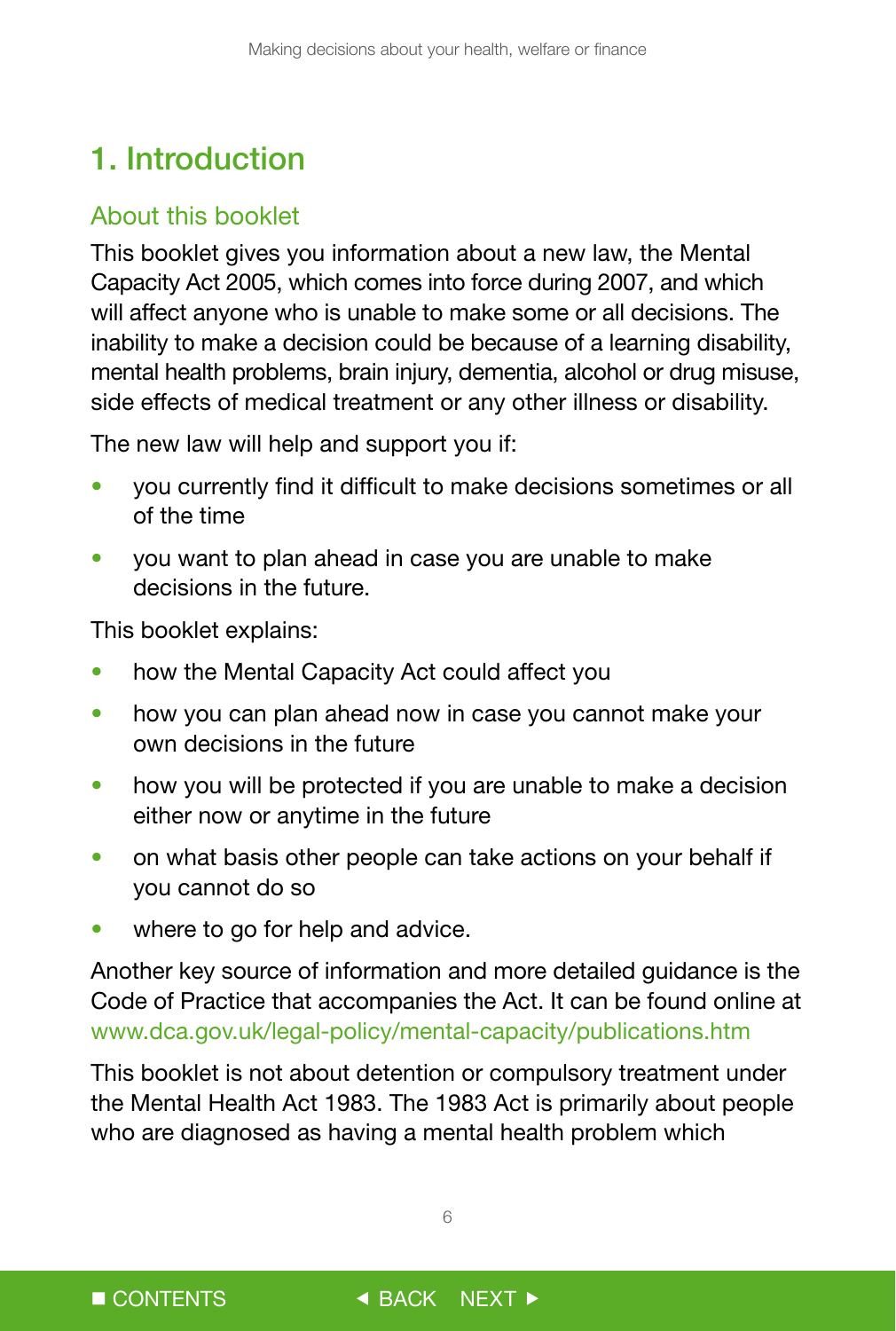<span id="page-7-0"></span>requires that they be detained or treated in the interests of their own health or safety or with a view to protecting other people.

The information in this booklet relates only to England and Wales and mainly to people over the age of 16.

### Summary of the key points in this booklet:

- The new law protects your right to make your own decisions and to be involved in any decisions that affect you.
- There are a number of ways that you can plan ahead and set out in advance what you would like to happen should you be unable to make your own decision in the future (see part 5 of this booklet).
- If you are unable to make your own decision about something that affects you and if you have not planned ahead, other people will make decisions or take actions on your behalf in your best interests (see part 4 of this booklet).
- For most day-to-day actions or decisions, your family or carer will assess your capacity to make the particular decision. For more complex decisions, a more formal assessment may require the involvement of different people such as a doctor or other professionals (see part 3).
- When a decision is being made on your behalf, it must be in your best interests and the people who care for you or your friends and family must be consulted where practical and appropriate and their views must be taken into account (see part 4).
- If you do not have capacity to make a particular decision and you do not have any friends or family, for certain serious decisions such as serious medical treatment or moving into long-term care or a hospital, you will get extra support from an Independent Mental Capacity Advocate (IMCA) (see part 6).
- The Act provides a clear legal framework for dealing with mental capacity issues and will help to ensure that fraud and abuse do not take place.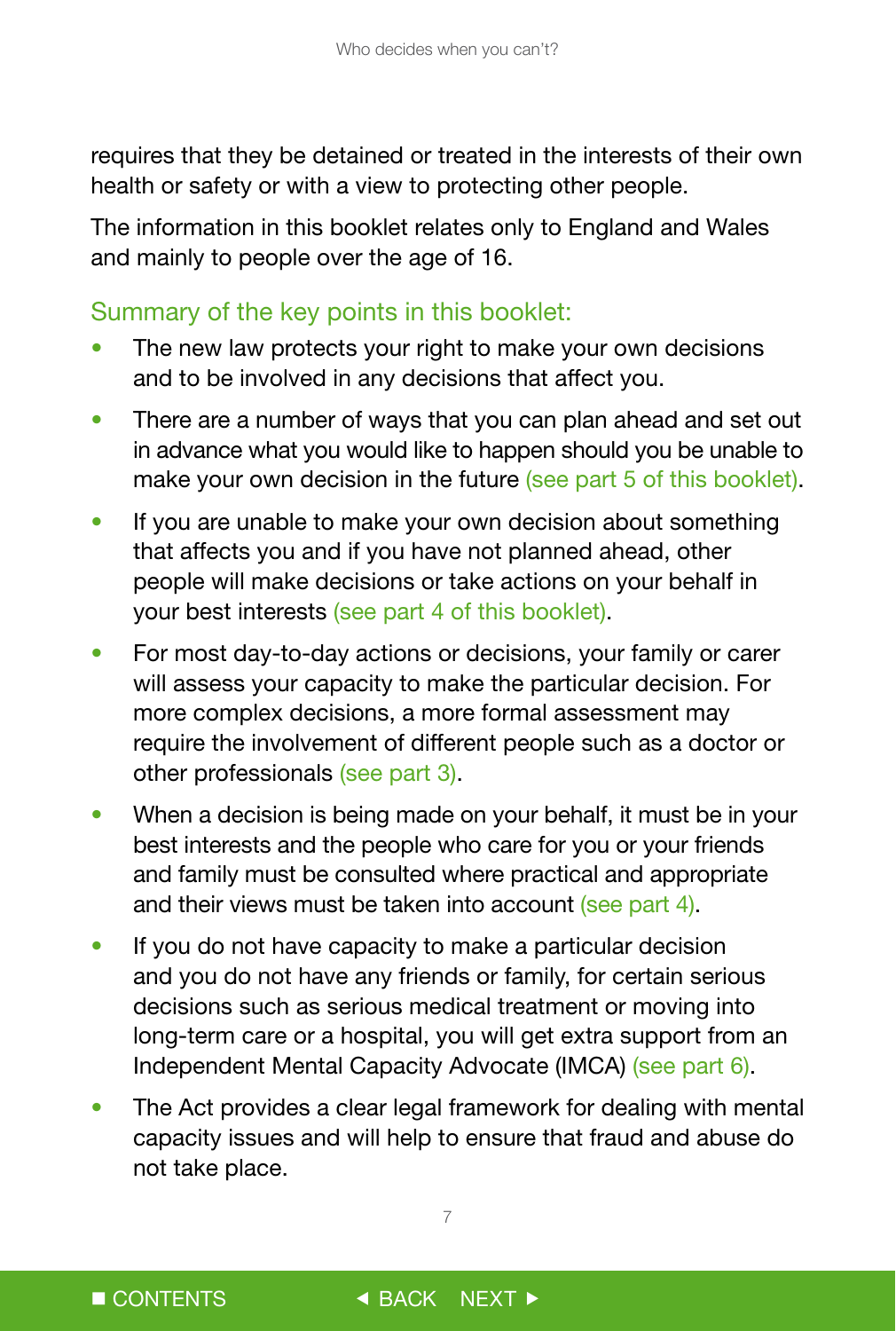# <span id="page-8-0"></span>2. What is the Mental Capacity Act and how could it affect me?

### What does 'mental capacity' mean?

If you have mental capacity, you are able to make decisions for yourself. The legal definition says that someone who lacks capacity cannot do one or more of the following four things:

- Understand information given to them.
- Retain that information long enough to be able to make a decision.
- Weigh up the information available to make a decision.
- Communicate their decision. This could be by any possible means, such as talking, using sign language or even simple muscle movements such as blinking an eye or squeezing a hand.

The types of decision that are covered by the Act range from day-to-day decisions about things such as what to wear or eat, through to serious decisions such as where you live, deciding if you need to have an operation or what to do with your money and property.

However, some types of decisions (such as marriage or civil partnership, divorce, sexual relationships, adoption and voting) can never be made by another person on your behalf if you lack capacity and the Mental Capacity Act does not change this. This is because these decisions or actions are either so personal to the individual or because other laws govern them.

The Mental Capacity Act applies to situations where you may be unable to make a particular decision at a particular time, to the extent that you cannot do one or more of the points above. For example, someone with dementia may be unable to retain information long enough in order to make decisions. Or someone with a mental health problem may feel too depressed to make a decision that he or she is able to make when feeling less depressed.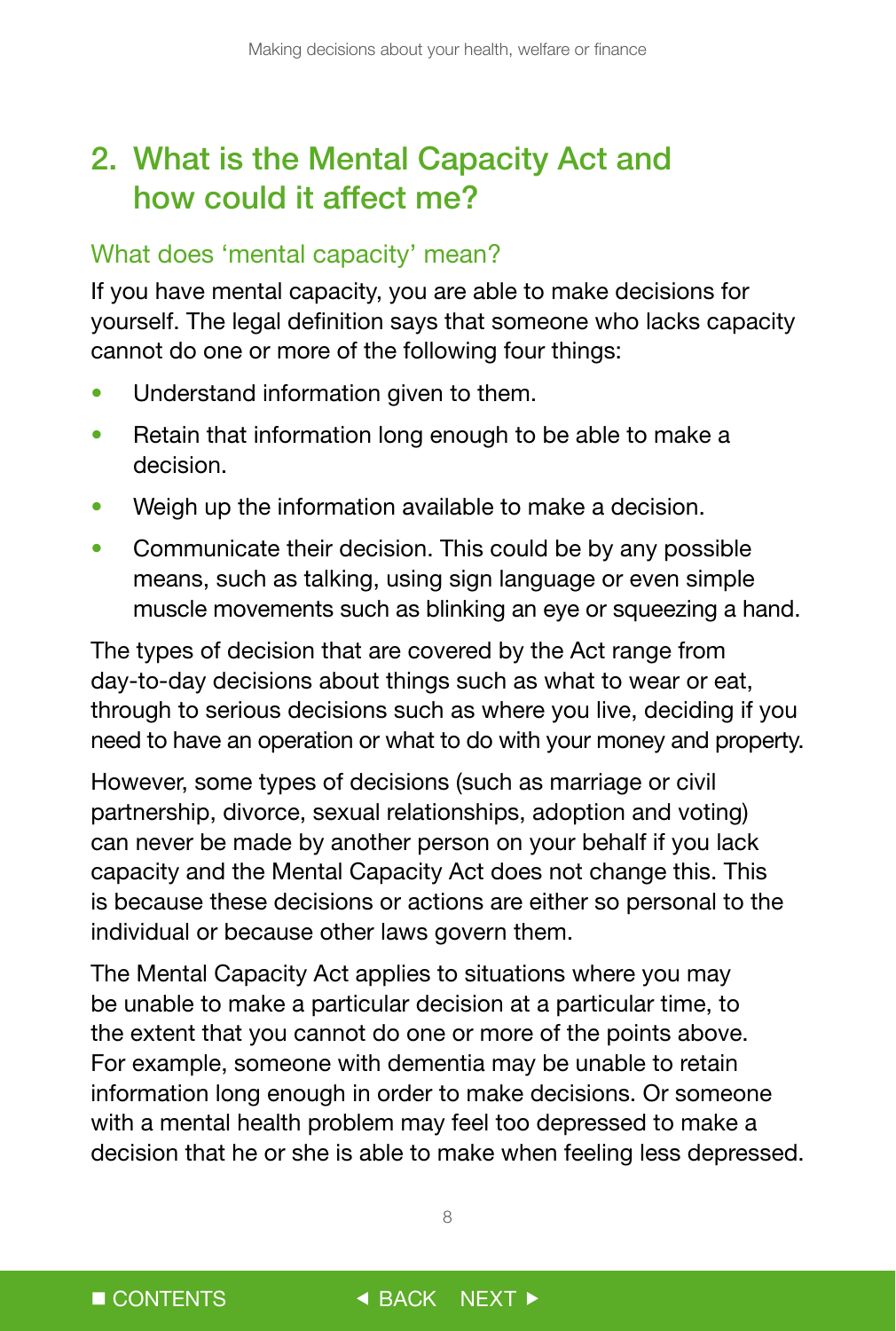<span id="page-9-0"></span>In both these instances it may be the case that the person lacks capacity to make particular decisions at particular times.

This does not necessarily mean that a person lacks all capacity to make any decisions at all. A person with a learning disability may lack the capacity to make complex decisions but this does not necessarily mean that they cannot decide what to eat, wear and do each day.

### Why do we need a Mental Capacity Act?

The Mental Capacity Act provides a clearer legal basis for making decisions and in doing so promotes best practice in supporting people who may lack mental capacity.

The Mental Capacity Act sets out in law what happens when people are unable to make decisions, i.e. when they lack capacity to make a particular decision. The Act provides protection and support should you find yourself in any of these situations.

The Act is there to:

- strengthen the right of people to make their own decisions and to be supported to do so
- protect those who may lack capacity to make a particular decision
- set out in which situations other people can make decisions and act on your behalf if you are unable to do so
- ensure you are to be involved in decisions that affect you
- help resolve disputes.

The Act is accompanied by a Code of Practice that provides more in-depth guidance. All professionals, such as GPs, doctors, social workers, and paid carers, must have regard to the guidance in the Code of Practice when they are supporting anyone who lacks capacity. This applies in all health and social care settings, including GP and hospital appointments, social care assessments and care review meetings.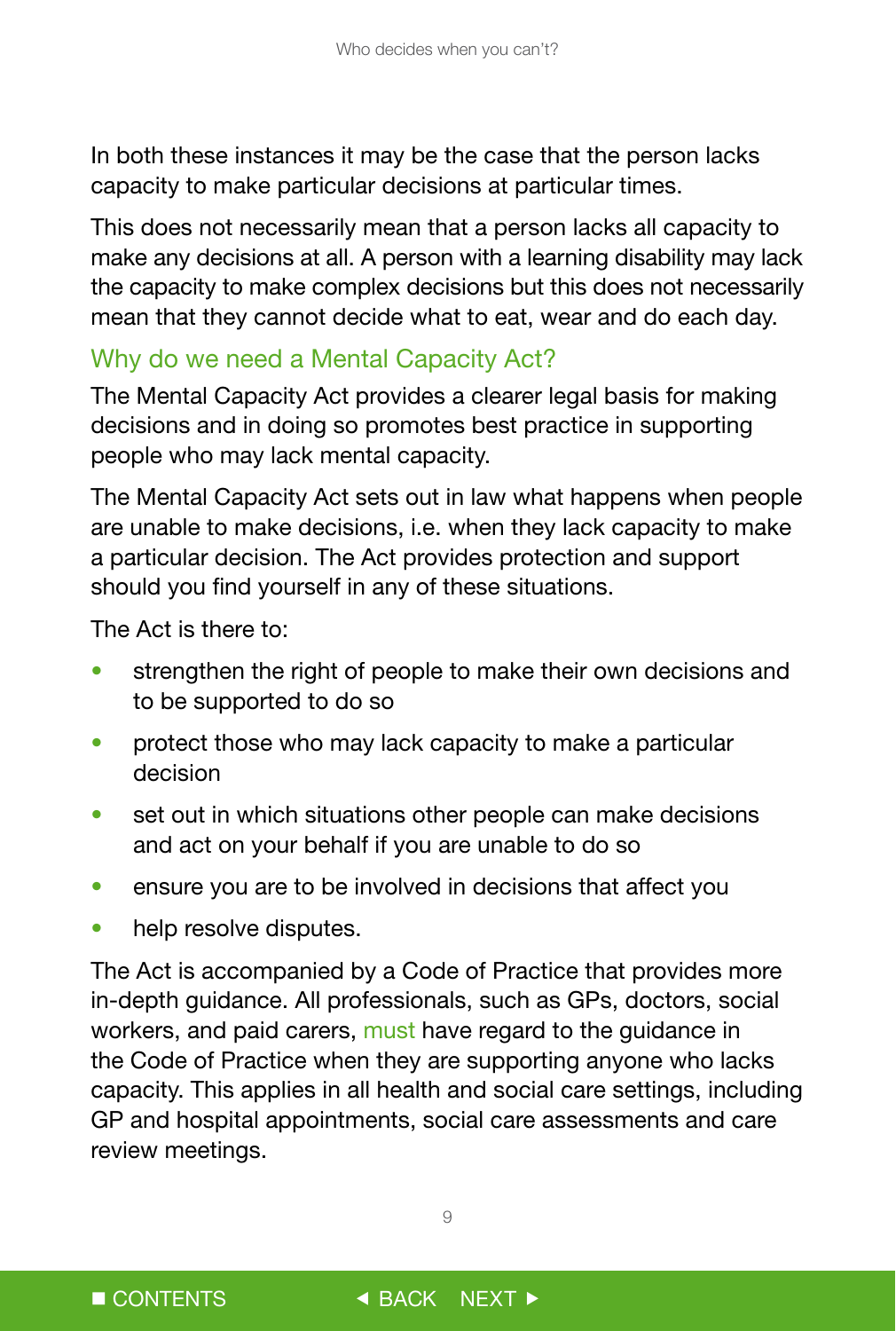### <span id="page-10-0"></span>When does the Mental Capacity Act start to work?

There are two distinct phases: April and October 2007.

### April 2007

- The new Independent Mental Capacity Advocate service (IMCAs) will become operational in England only (see part 7).
- The new criminal offence of ill-treatment or wilful neglect in England and Wales will come into force (see part 14).
- Sections 1-4 of the Act (the principles, assessing capacity and determining best interests - see parts 4-6) which are essential to how IMCAs operate will also come into force but only in situations where an IMCA could be involved, and for the purposes of the criminal offence. Sections 1-4 of the Act will not apply in any other situations until October 2007.
- The Code of Practice for the Act will be published and should be followed by those who must have regard to it in situations where an IMCA could be involved.

#### October 2007

All other parts of the Act come into force including IMCAs in Wales.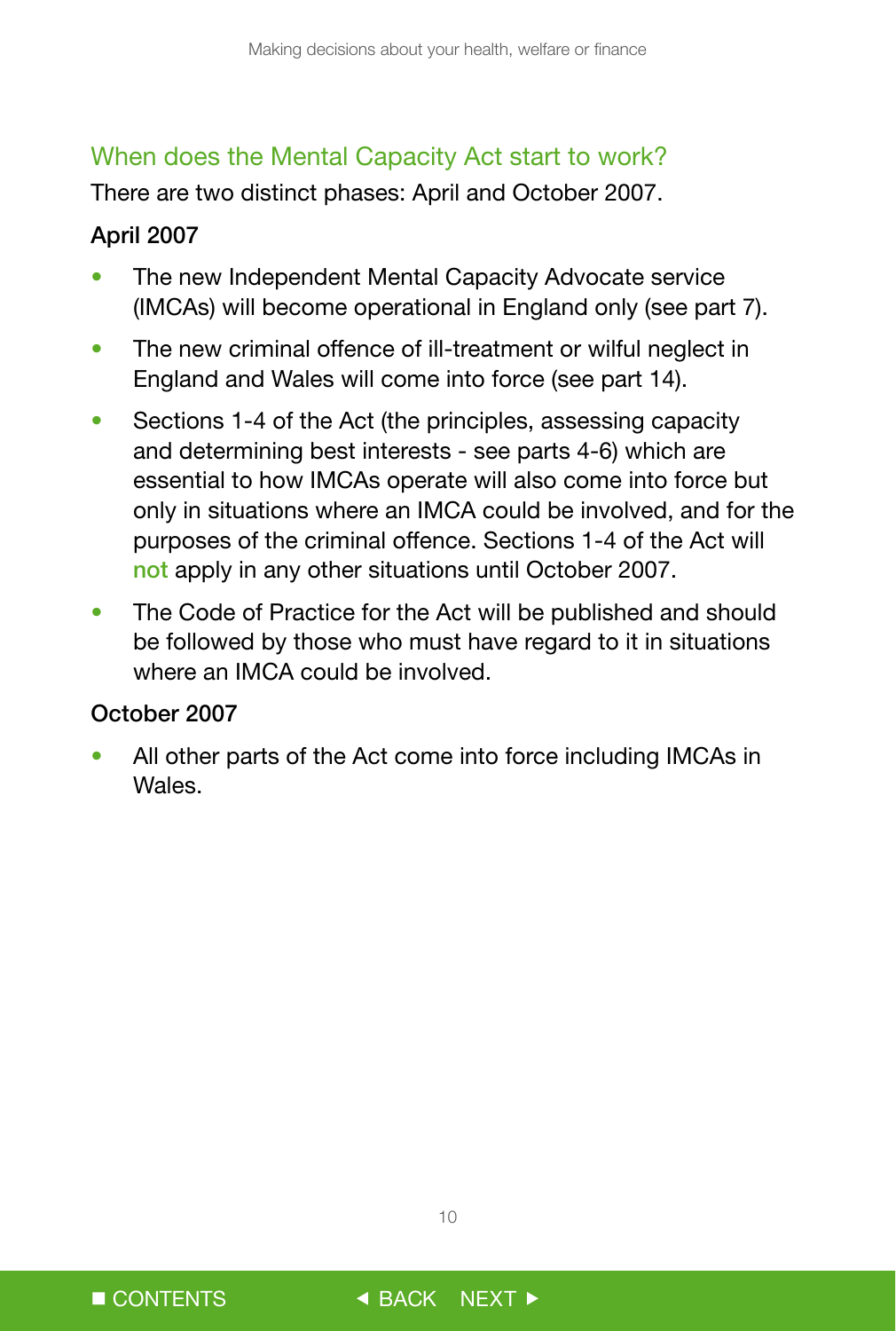## <span id="page-11-0"></span>The Principles of the Act

There are five key rules or principles that have to be followed by anyone who is supporting or working with a person who may lack capacity.

- 1 All adults have the right to make decisions for themselves unless it is shown that they are unable to make it. This means that people must not assume that you cannot make a decision for yourself just because you have a particular medical condition or disability, or because of your age or appearance.
- 2 People should be supported as much as possible to make their own decision before anyone concludes that they cannot make their own decision. This may be through using different ways of communicating such as words, pictures or signs and providing information in different formats, such as tape or easy-to-read. In some cases an independent advocate may be able to help.

#### Example:

Isobel is an 18 year old woman with learning difficulties. Isobel does not use speech to communicate. Isobel's support worker communicates with Isobel through using symbols. A smiley face indicates what Isobel likes and a sad face what Isobel does not like. Isobel has used this system for several years at her residential school. Isobel is about to move from the residential school to a residential home. Her support worker wants to make sure that Isobel is involved in deciding what home she will move to. The support worker and Isobel visit different homes and the care worker takes photographs at all of the homes.

Isobel and the support worker then look at all the pictures. Isobel places photographs of two of the homes by the smiley face, showing she likes them, whilst others by a sad face. Isobel and the support worker do this several times and the care worker moves the smiley face from one side of the table to the other.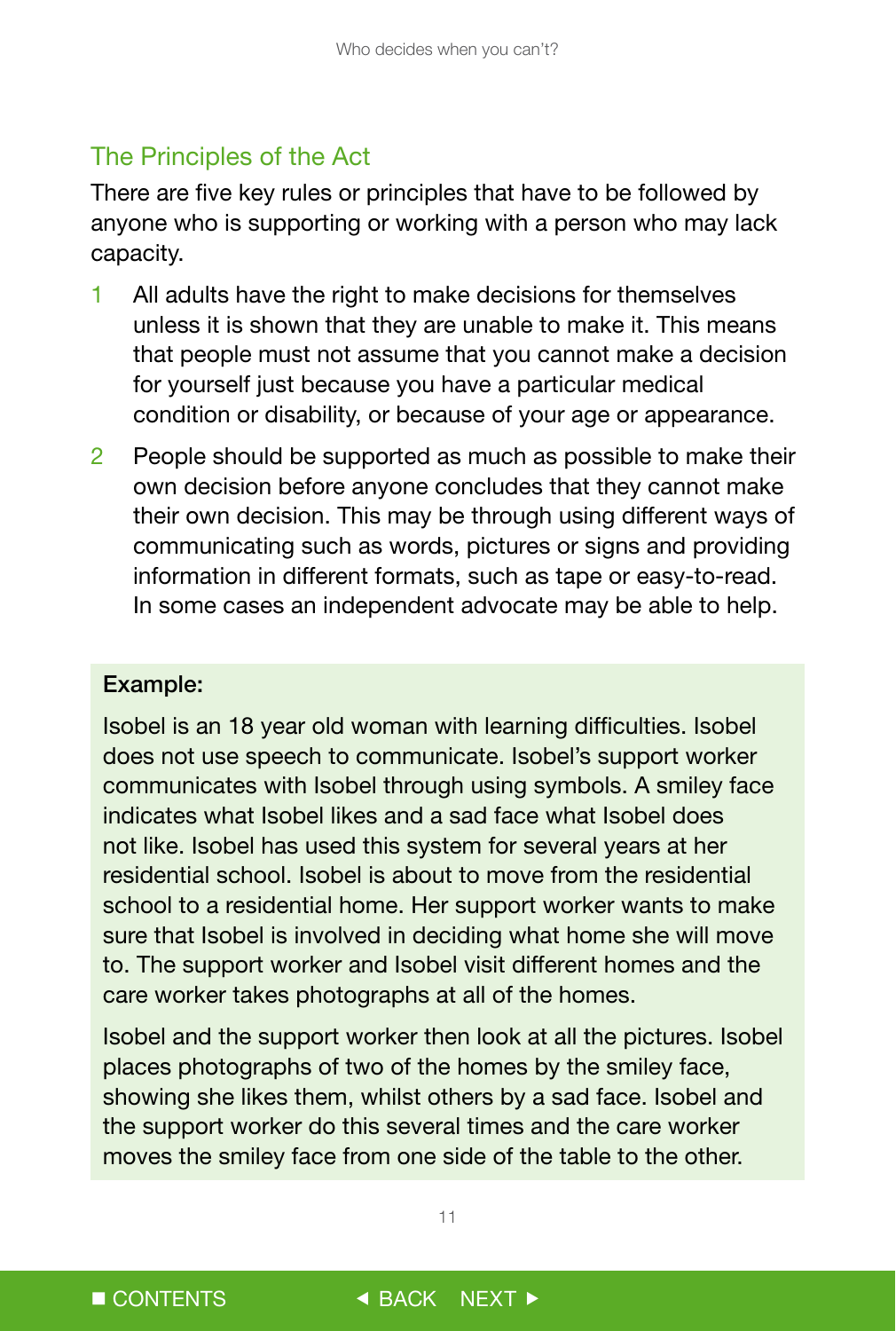Each time, Isobel places the two same photographs by the smiley face and the others by the sad face. The support worker uses this information to work out that Isobel is able to decide which home to move to.

3 People are allowed to make a decision that may seem to other people to be an unwise or strange decision and a person should not be treated as unable to make a decision because of this.

#### Example:

Lucy, who has mental health problems, smokes cigarettes and continues to do so even though she has a severe chest condition. Doctors have explained to Lucy the risks if she continues to smoke and have advised her to give up. She continues to smoke, against the advice of health professionals.

However, it should not be assumed that Lucy cannot make a decision about her smoking just because she has decided to do something that some other people think is unwise or because they might think that she has made the wrong decision.

- 4 If a person lacks capacity any decisions or actions taken on their behalf must be taken in their best interests (unless they have made a relevant and valid advance decision to refuse medical treatment - see part 5). It is still important to involve the person wherever possible in making the decision.
- 5 The final principle of the Act is to make sure that people who lack capacity are not restricted unnecessarily. So the person making the decision or taking the action must consider whether it is possible to decide or act in a way that would interfere less with the freedoms and rights of the person who lacks capacity.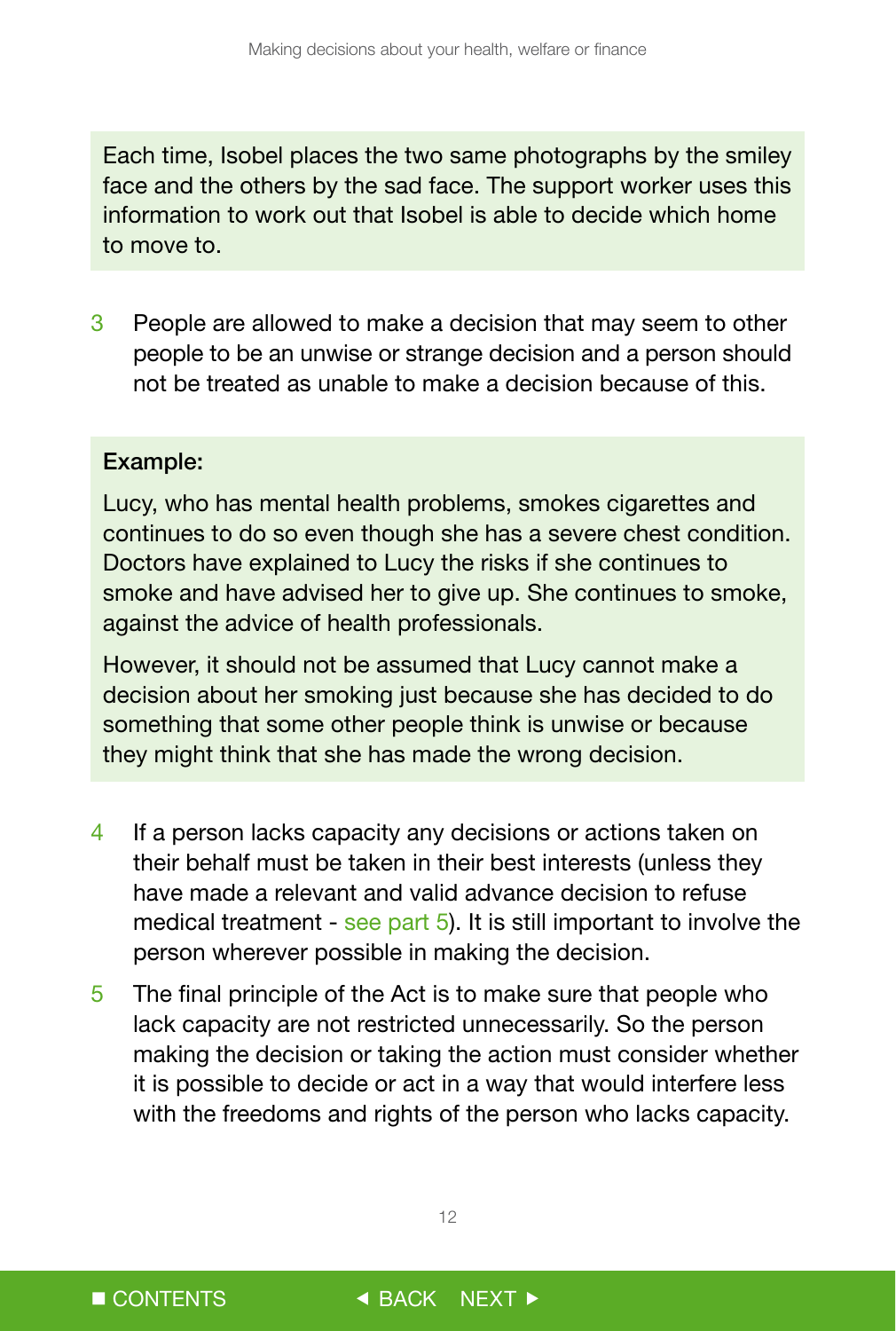# <span id="page-13-0"></span>3. When would someone assess my capacity to make a decision?

The law expects you to be supported as far as possible to make your own decisions. This could be through providing information in a more simple way, such as using easier words or pictures, trying at different times of the day or when you are in better health or having a friend or an independent person to help you express your choice.

Someone must not make assumptions about your capacity because of your age or your appearance, such as skin colour or religious dress, or because of the way you behave or a condition you may have.

It is possible that your ability to make decisions can change. For instance, a person with dementia may find it harder to make decisions over time, so that they can no longer make some decisions that they used to be able to make for themselves. A person with a learning disability may learn new skills and gain new understanding so that they are now able to make decisions they could not make before.

If you have a mental health problem, you may have capacity to make a particular decision on one day but not the next, and a decision may need to be delayed until you have regained your ability to make that decision.

Also, your capacity may depend on the type of decision to be made. For example, you may be able to make decisions about day to day things, such as what to eat for dinner and what to wear, but be unable to make a decision about financial things, like what to do with your savings.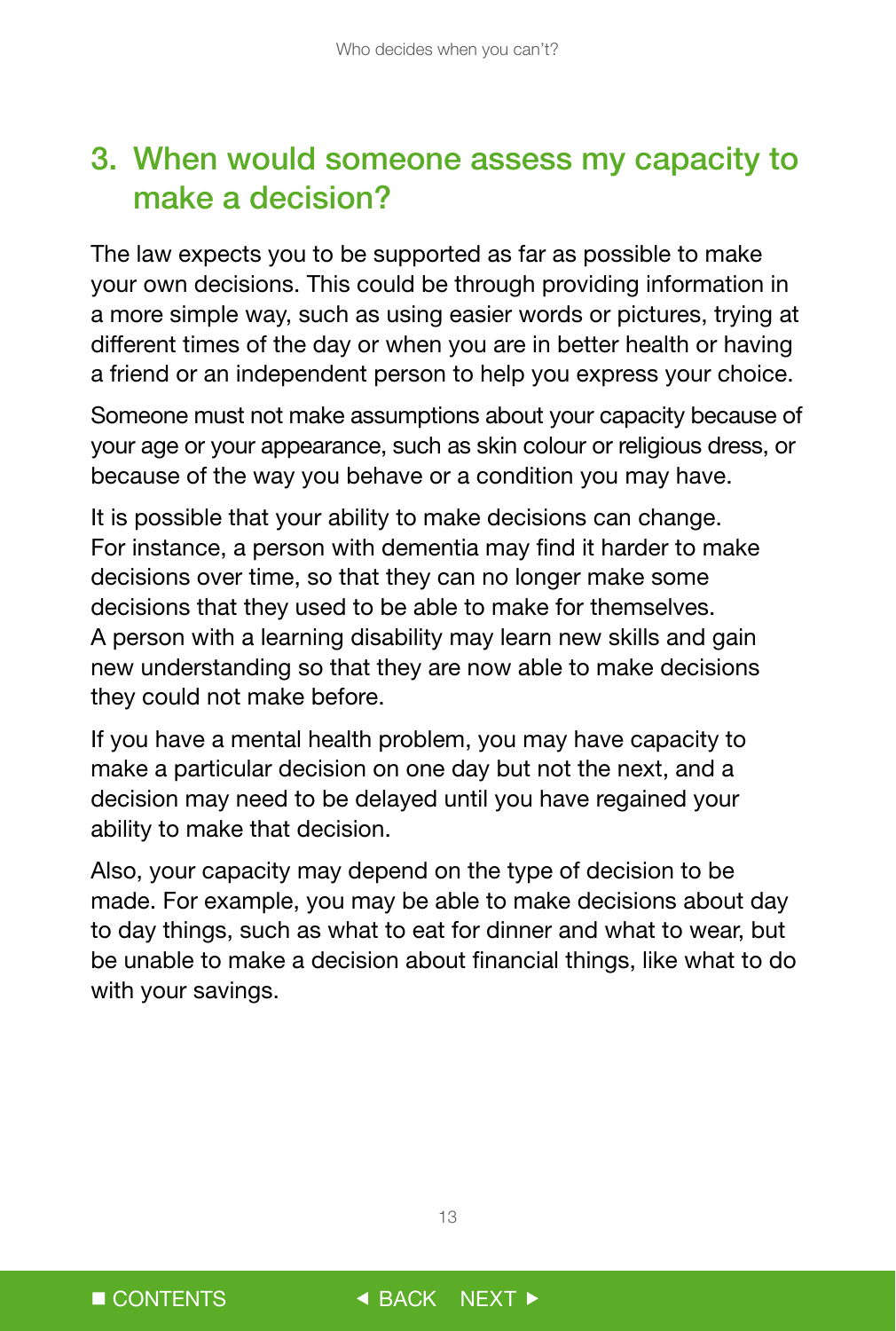#### <span id="page-14-0"></span>Example:

Jermaine was in a rugby accident two years ago and sustained severe head injuries. Jermaine now has serious memory problems and has difficulty dealing with money. Jermaine has received a large financial pay–out from the accident to cover his care and other needs for the future.

Jermaine lives with his sister and she is concerned that he may not have the capacity to manage the large amount of money. Jermaine has said he would like to spend all the money on managing a rugby team and buying a very expensive car. This would result in Jermaine having no money left to pay for his care in the future.

It is agreed that Jermaine lacks the capacity to make serious financial decisions, but can manage his money on a day-today basis. The Court of Protection is asked to make a suitable order. The intention is that Jermaine will have an allowance that he will manage each week and his sister will manage the large investments for the future.

### Who decides whether or not I lack capacity?

The starting point for everyone who may support you on a daily basis is that they should assume you do have capacity to make the decision for yourself. They must also follow the principles in the Act (see part 2).

Anyone - a health or care professional, other professional, relative or carer - might need to decide if you have the capacity to make a particular decision. In many everyday cases that decision will be the responsibility of your family or carers.

Where the decision you face is more complex, the more formal the assessment of your capacity may need to be and this may involve doctors or other professionals.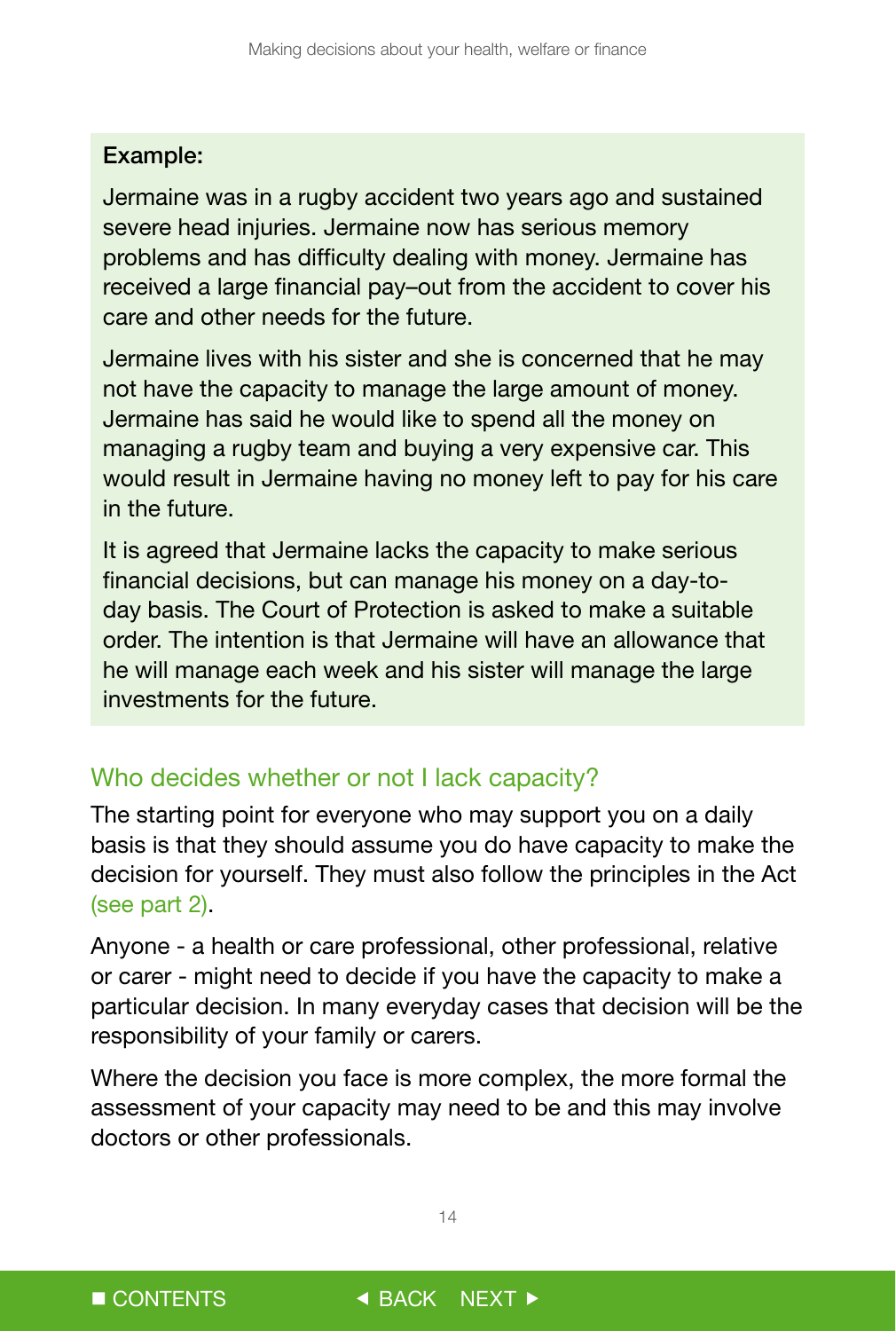<span id="page-15-0"></span>In medical decisions, where consent is needed for treatment or examination, the doctor or healthcare professional will decide whether or not you have capacity to consent. In legal decisions, such as making a will, the solicitor concerned will decide whether you have capacity to make that decision. Your family and friends and any other relevant people should also be consulted during an assessment but this will depend on the situation and the decision that needs to be made.

### How would someone decide whether or not I lack capacity?

The Act says that before anyone acts on behalf of someone who lacks capacity, they must have a reasonable belief that the person lacks capacity. If you lack capacity, actions can be taken or decisions can be made on your behalf if they are in your best interests. See part 4 of this booklet for an explanation of best interests.

The word 'reasonable' is important. Capacity can change, and a person can have capacity to make one decision and not another. If a person has a constant or degenerative condition however, it might not be necessary for family or paid carers to make a new assessment, for example, every morning before helping you to dress. However you should be supported to make as many decisions as possible. In that way you may learn new skills and your capacity may improve over time.

Ultimately, any assessment of capacity will look at the legal definition of mental capacity which is outlined in part 2.

If you are worried about your ability to make decisions or have been diagnosed as having a medical condition, such as Alzheimer's disease that may affect your ability to make decisions in the future, your GP should be able to give you more advice. A list of useful organisations and other sources of information can be found at the back of this booklet.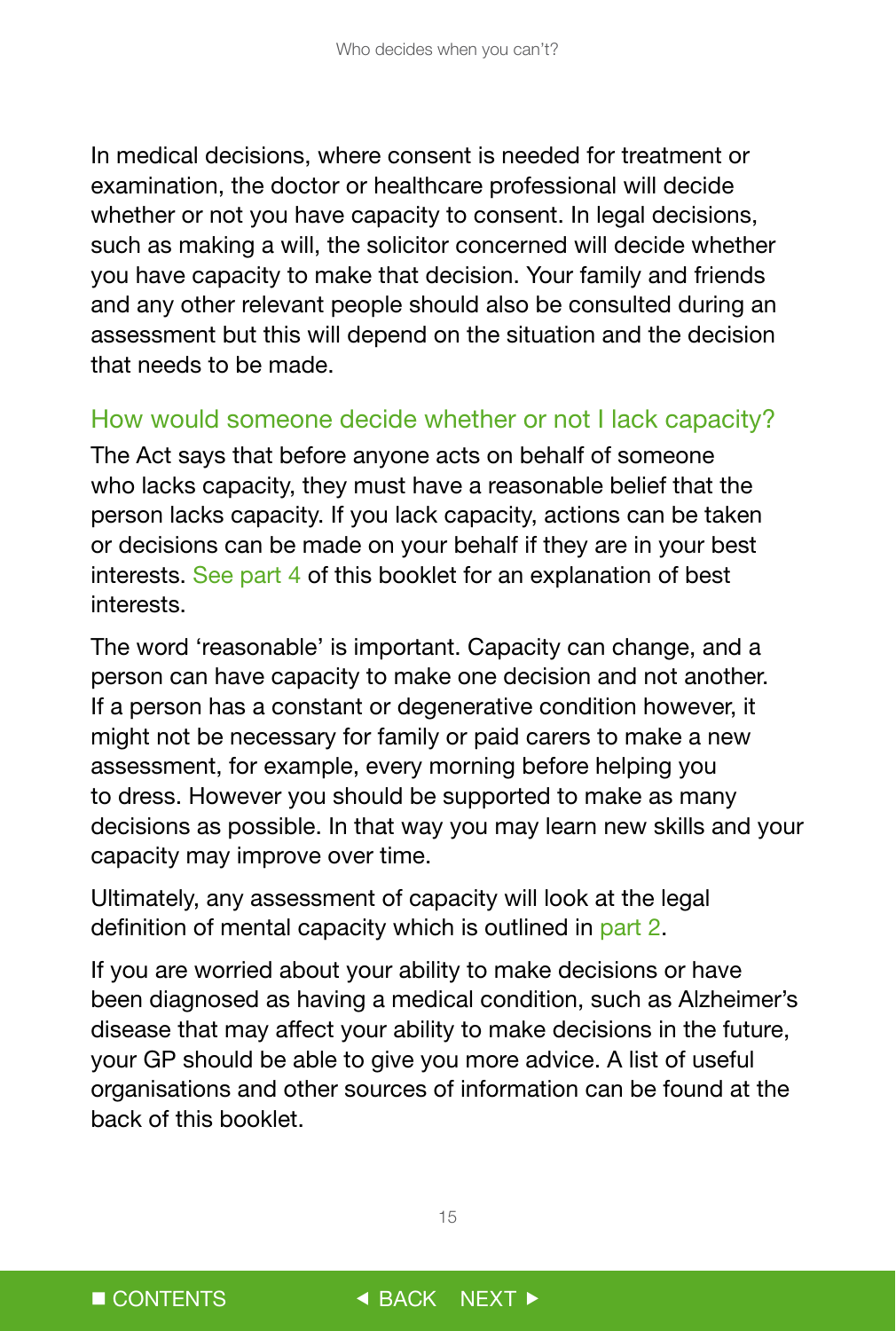# <span id="page-16-0"></span>4. What happens if I am unable to make my own decisions?

The law says that it is important that every reasonable effort has been made to try to support you to make your own decision.

If you are unable to make a particular decision and you haven't made plans about this in advance (see part 5 of this booklet) then someone else, such as a carer or professional, will have to decide what should happen. In these circumstances you should still be involved in the decision-making process as much as possible and all actions and decisions must be taken in your best interests.

## How does someone work out what would be in my best interests?

Although there is no single definition of what would be in a person's best interests, the new Act gives a non-exhaustive checklist of things that must be considered when another person is making a decision for you:

- Whether the decision can be delayed in case you regain the ability to make the decision in the future, for example, as a result of recovering from an episode or illness, learning new skills, or getting support with communicating your wishes.
- The law says that when someone is working out what is in your best interests, they cannot make a decision based merely on your appearance, age, medical condition, or behaviour.
- When deciding what would be in your best interests all the relevant information needs to be considered, and it is important to involve you as much as possible in decisions affecting you.
- Your wishes, feelings, values and beliefs. This includes any views you have expressed in the past that would help to understand what your wishes and feelings might be. This might be things you have said to other people, how you have behaved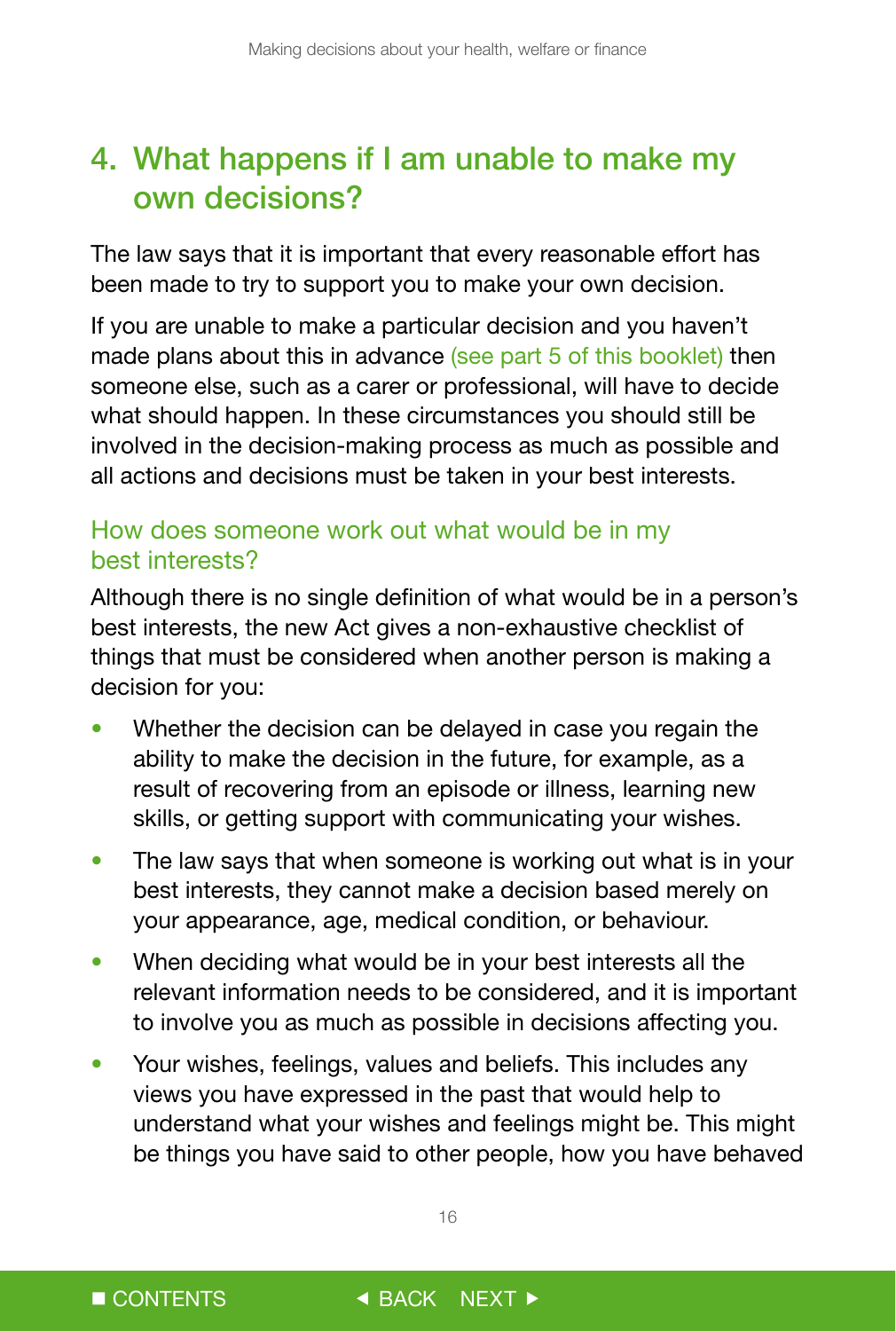in similar circumstances in the past and especially things you have written down. This places you at the centre of any decision being made on your behalf.

- The views of your family members, parents, carers and other relevant people who care for you or are interested in your welfare, if this is practical and appropriate. If you have named someone particular or given someone powers to decide for you then they should be consulted.
- If decisions are being made about treatment that is needed to keep you alive, people are not allowed to be motivated by a desire to bring about your death, and they must not make assumptions about the quality of your life.

Not all of these checklist factors above will be applicable, but it is still necessary to consider each of these, even if it is found that they are not relevant to the particular decision. Anything else that is relevant must be considered even if it is not included in the checklist.

#### Example:

Emma has been very unwell with stomach pains for two months. She has a learning disability and is scared of hospitals.

The doctor is very concerned about Emma's health and wants to do a test that will involve Emma having a tube put down her throat. The doctor has spoken to Emma's father, who confirmed that there is a family history of stomach cancer. The doctor's starting point is that Emma has capacity and he needs her consent to treat her.

After discussing the test with Emma, the doctor feels that Emma does not understand all the pros and cons of the test and therefore lacks the capacity to give or refuse consent. Taking into account further discussions with Emma's family and how ill Emma is, the doctor decides it is in her best interests that she has the test.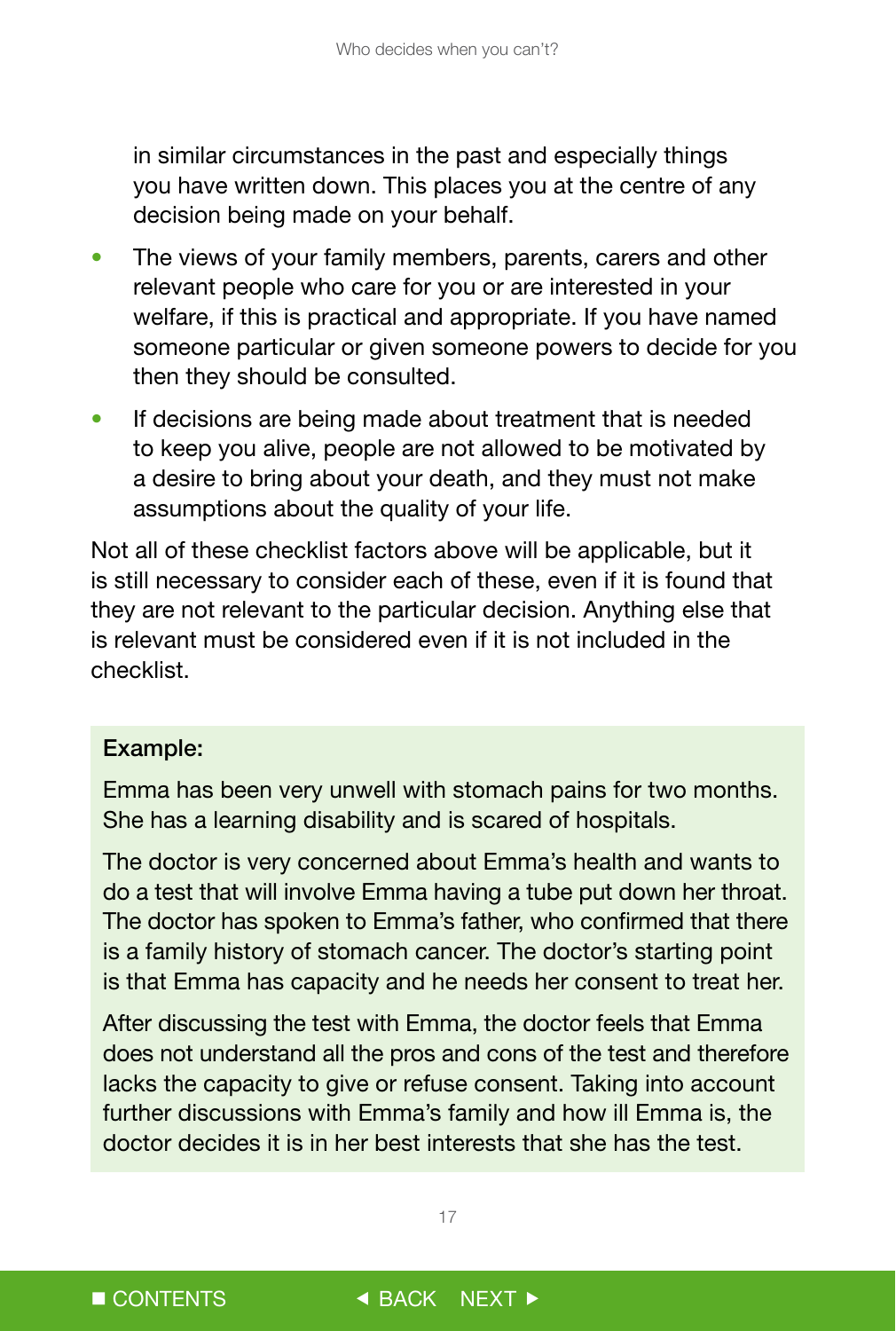## <span id="page-18-0"></span>Providing care or treatment for you if you lack capacity

The Act allows people to legally carry out certain actions to do with your care or treatment provided that they have assessed that you lack capacity and that these actions are in your best interests (principle 4). For example, going into someone's home without their permission to clean it for them, or giving someone medication for their condition.

However, where there are several different options available to the person who is treating you or caring for you, the Act says that they should use the one which is less restrictive.

### The use of restraint

Sometimes it is necessary to physically restrain a person. The Act allows physical restraint, but only if it is necessary to prevent the person coming to harm. For example, a carer may prevent you from stepping out into the middle of a busy road, if you lack capacity to understand the danger posed by traffic.

However, any restraint has to be reasonable and in proportion to the potential harm. A carer might prevent you from going out alone because you cannot cross roads safely, but it would be unreasonable for them to completely stop you from going outdoors to protect you from road traffic. If a person uses excessive restraint they could be liable to a range of civil and criminal penalties.

## Protecting people from ill-treatment or wilful neglect

The Act provides a new protection for people who may lack capacity, to keep them safe and prevent them from being harmed. This will apply to anyone who works with or supports a person who lacks capacity to make their own decisions and to attorneys (see part 5) and deputies (see part 10).

sentence of up to five years imprisonment and/or a fine. From April 2007 there will be a new criminal offence of ill-treating or wilfully neglecting a person who lacks capacity. This could cover restraining someone unreasonably against their will and also the more commonly understood types of abuse such as financial, sexual, physical and psychological abuse. The new offence carries a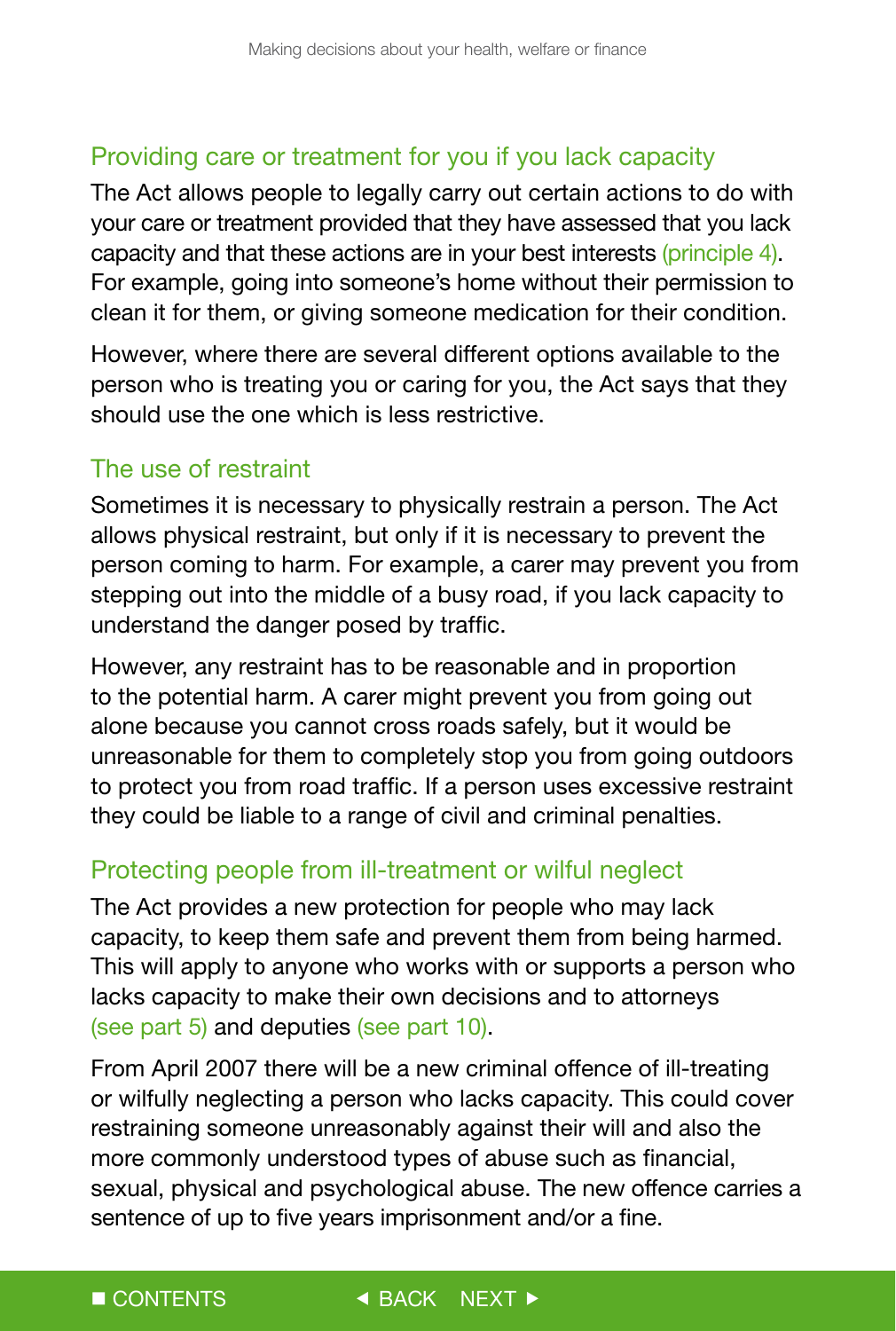# <span id="page-19-0"></span>5. What if I want to plan ahead in case I lack capacity in the future?

There are several things you can do to prepare for the future, either by setting out some decisions in advance or by letting people know what you would like to happen if you lose the capacity to make decisions. It can also be helpful for your family, future carers, and for the people you have chosen to make decisions for you, to have your wishes clearly outlined.

The new Act allows you to appoint someone else to make decisions for you in the future, should you lack capacity to do this yourself. At the moment, the law allows you to appoint one or more attorneys in advance to make decisions about your finances only. From October 2007, as well as financial matters, you can also plan in advance and appoint an attorney to make decisions about health and personal welfare decisions for a time when you might lack capacity. This is considered below.

## Lasting Power of Attorney

A Lasting Power of Attorney (LPA) is a legal form which will allow you to choose someone else to manage your affairs on your behalf. The person that you can choose is known as an attorney, and can be a friend, relative or a professional. You can choose more than one person to act as an attorney on your behalf.

Your LPA will be specific to you – you decide who will have the power to control your affairs and the precise limits of that power. For example, you might want an attorney to make welfare decisions about your care but not make medical decisions on your behalf.

There are two types of LPAs:

• A property and affairs LPA will give powers to your chosen attorney(s) to make decisions about financial and property matters for you, such as selling your house or managing your bank account.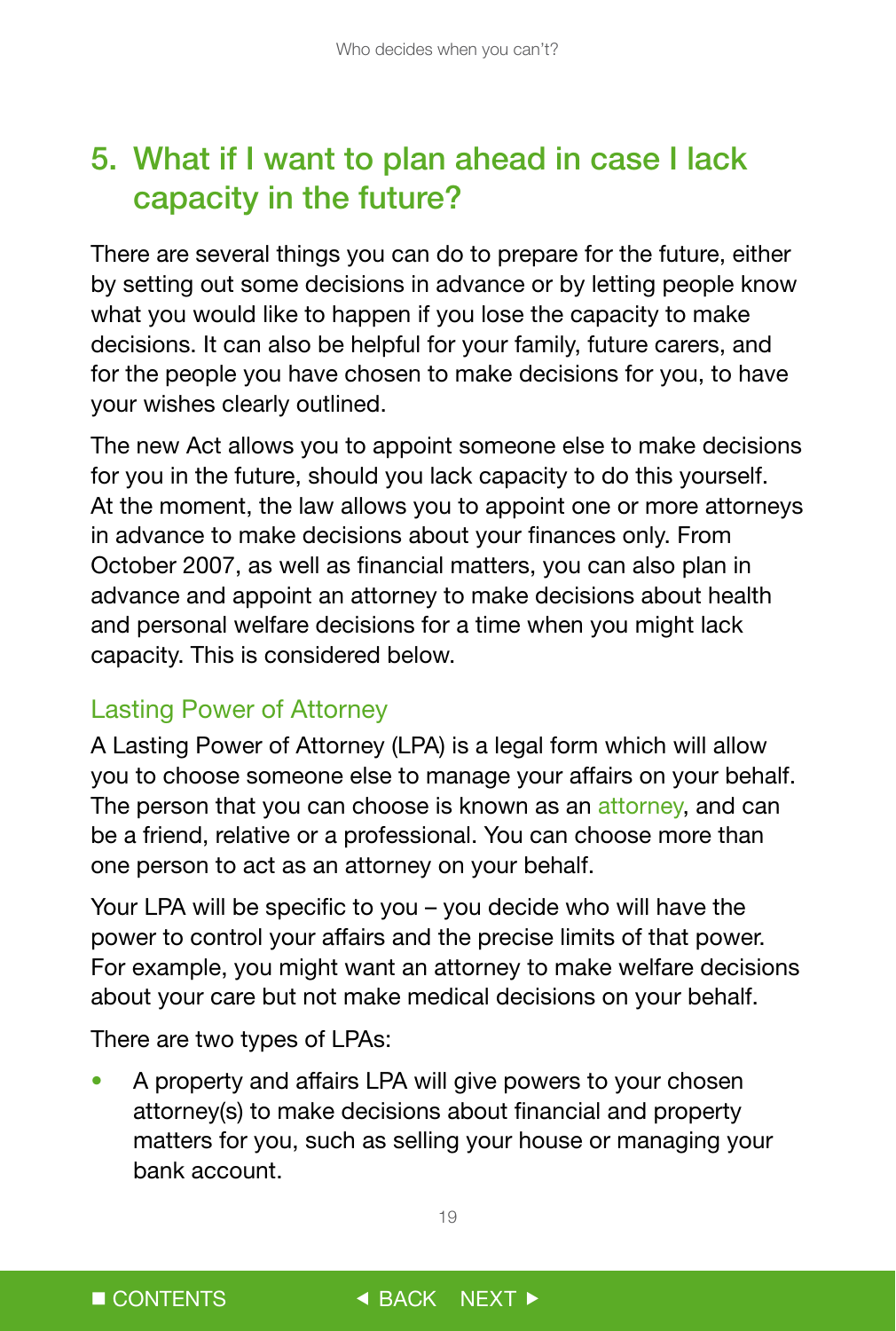<span id="page-20-0"></span>• A personal welfare LPA will give powers to your chosen attorney(s) make decisions about your health and personal welfare, such as where you should live, day-to-day care or having medical treatment.

The difference between these types of LPA is that a personal welfare LPA will only take effect when you lack capacity to make decisions. With a property and affairs LPA, you can specify that the attorney should only start managing you financial affairs after you lack capacity, sometime in the future. If you do not specify this, the attorney can start using the LPA after it is registered, but while you still have capacity.

All attorneys have to have regard to the Code (see part 2) and act in your best interests (see part 4).

#### Example:

Jean is in the early stages of Alzheimer's disease. She appoints her daughter as a welfare attorney to make any personal welfare decisions she loses capacity to make. She talks through things which are important to her such as wanting to stay near her friends, or to be able to go into a care home that allows pets. When the LPA is needed, her daughter knows what her mother's wishes would be and this helps her act in her mother's best interests.

### How do I make a Lasting Power of Attorney?

To make an LPA, you will need to complete a form, which you will be able to get from the Office of the Public Guardian (OPG). An outline of the role and powers of the OPG can be found in part 10.

There are two forms, one for each type of LPA. If you want to create two LPAs, one for your property and affairs and another for your personal welfare, then you will need to complete two separate forms. Each form will contain guidance to help you fill it in.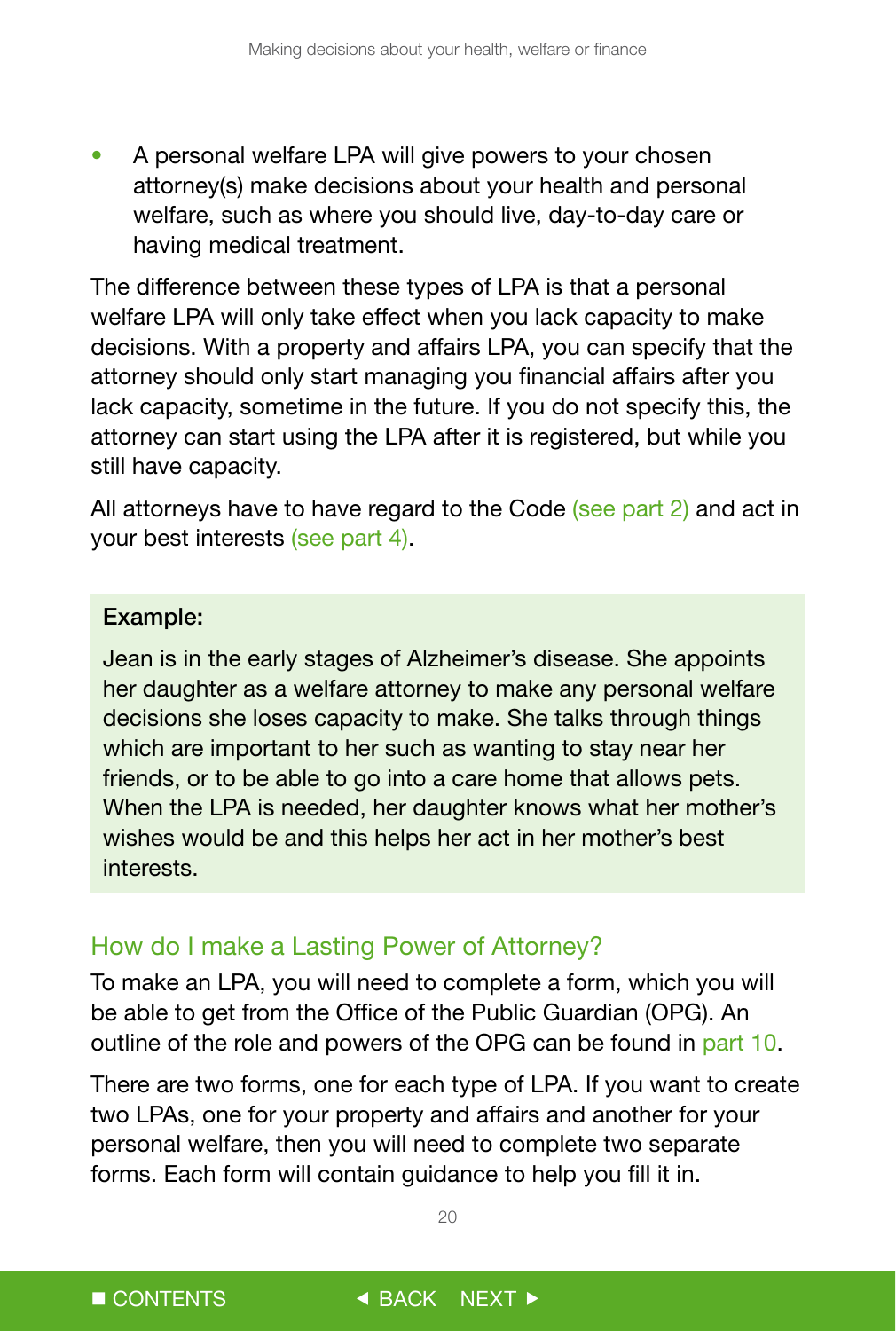<span id="page-21-0"></span>You will be able to make an LPA if you are 18 or over and as long as you are able to understand what it means. To check this and to prevent fraud, you will need to provide a certificate, which is part of the LPA form. The certificate must be signed by an independent person stating that you fully understand what is involved in making the LPA, what it will mean to have one in place and that no fraud or undue pressure is being used to make you create the LPA.

After completing the form and the certificate, the LPA must be registered with the OPG before it can be used. There will be a fee for registration. You will also be able to choose who you want to be notified when the LPA is being registered. This does not have to be family, it is up to you.

The OPG can be asked to look into what an attorney does, if someone thinks they might not be acting in a person's best interests. Any serious problems will be sent to a special court called the Court of Protection as outlined in part 10. The Court has the power to remove the attorney if it is found that they have not been acting in the your best interests.

## What if I have already made an Enduring Power of Attorney?

The new system of LPAs is going to replace the existing system of Enduring Powers of Attorney (EPAs) which currently allows people to appoint an attorney for property and financial matters. The new LPAs will give more protection and extra options.

If you have an existing EPA, either registered or unregistered, it can still continue to be used. If, at some time you are no longer able to make financial decisions for yourself then the EPA will need to be registered before it can continue to be used.

If you have already made an EPA and you still have capacity, you can either replace it with a new property and affairs LPA or you can keep your existing EPA. For more information on how to do this you should contact Customer Services at the Public Guardianship Office (PGO) on 0845 330 2900.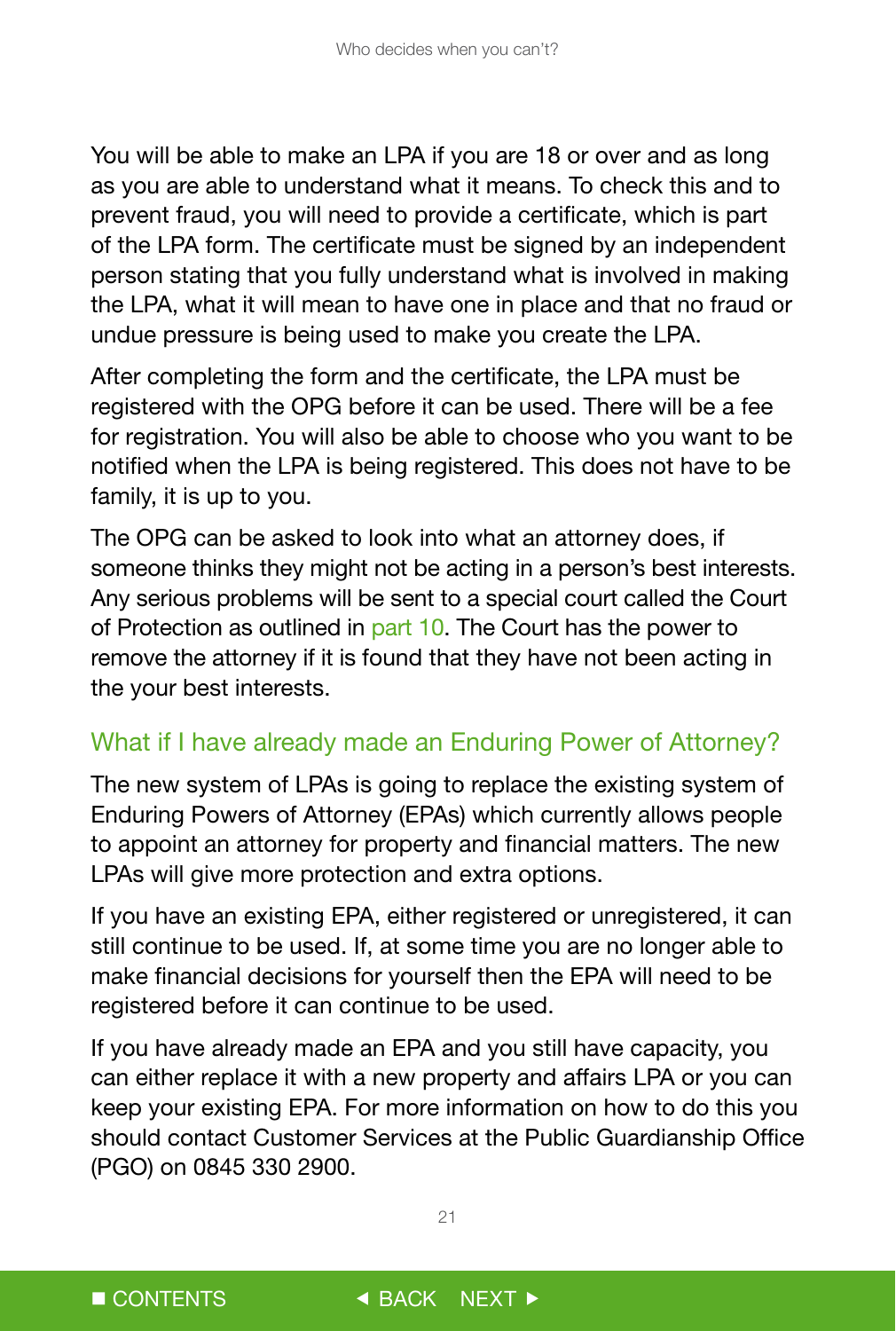<span id="page-22-0"></span>Finally, even if you already have an EPA (which only applies to finance and property matters), you will also be able to make an additional LPA for personal welfare decisions under the new law.

If you have an EPA or an LPA, under the new law the attorney will have to make sure they are making decisions in your best interests.

### Making an advance decision to refuse treatment

An advance decision allows you to set out particular types of treatment you do not want should you lack the capacity to decide this for yourself in the future. Advance decisions are legally binding and must be followed by doctors and other health professionals, as long as they meet certain conditions.

People can already make advance decisions, currently also known as 'living wills' but the Act introduces a number of rules that you must follow when making an advance decision for them to be valid and applicable. If you already have an advance decision you should check that it meets these rules if you want it to take effect.

At the time that you make an advance decision, you must be 18 or over and have the mental capacity to make such a decision. It should make clear which treatments you are refusing, (although you do not have to use detailed medical terms) and you should explain which circumstances the refusal refers to. A doctor will need this information to decide whether an advance decision is valid and applicable to a particular treatment. If you are refusing treatment because of a particular religious or philosophical point of view then it is helpful to explain this in your advance decision.

You cannot make an advance decision to ask for a particular treatment – you can only say what types of treatments you would refuse.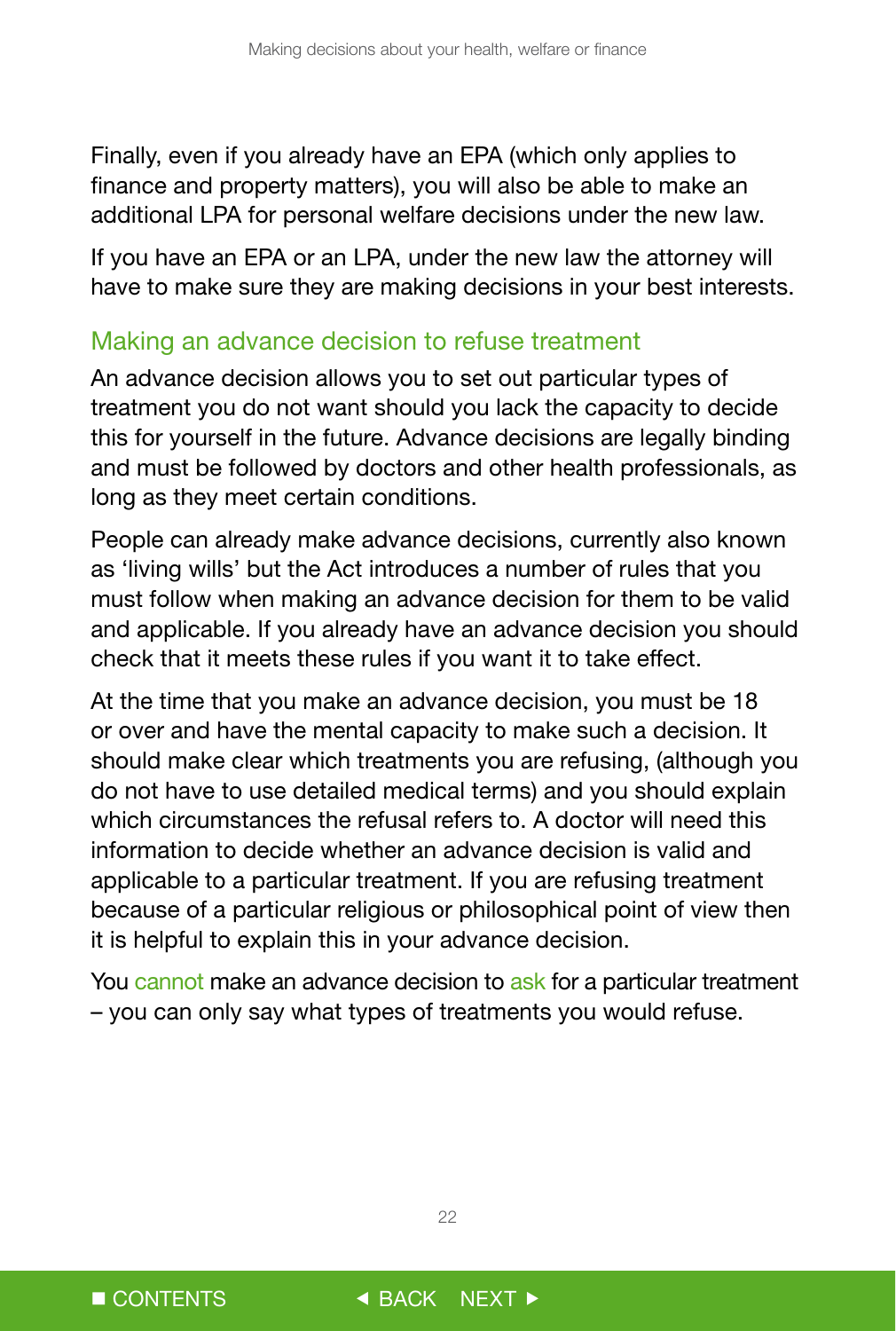<span id="page-23-0"></span>An advance decision does not need to be in writing except for decisions relating to life-sustaining treatment (see below), but it is helpful if it is. You can get someone to write it down for you if you prefer. It is a good idea to talk to a doctor or nurse or patient support group before making an advance decision, but this is entirely up to you.

If you decide to make an advance decision, you should keep it up to date as your views and wishes may change over time. Health professionals may decide that an advance decision is not valid in circumstances where, since making it, you have done anything clearly inconsistent with the advance decision or you have made an LPA with authority to consent to, or refuse, the proposed treatment.

### Making advance decisions about life-sustaining treatment

Some people choose to make an advance decision knowing that it may have the effect of shortening their life.

'Life-sustaining treatment' is any treatment that is needed to keep you alive and without which you might die. There are some specific rules to follow if you want to make an advance decision to refuse life-sustaining treatment.

This type of advance decision must:

- be in writing
- contain a specific statement which says that your advance decision applies even if your life is at risk.

The decision must be:

- signed by you (or by someone else that you appoint, in your presence, if you are unable to sign)
- signed in front of a witness
- signed by the witness in front of you.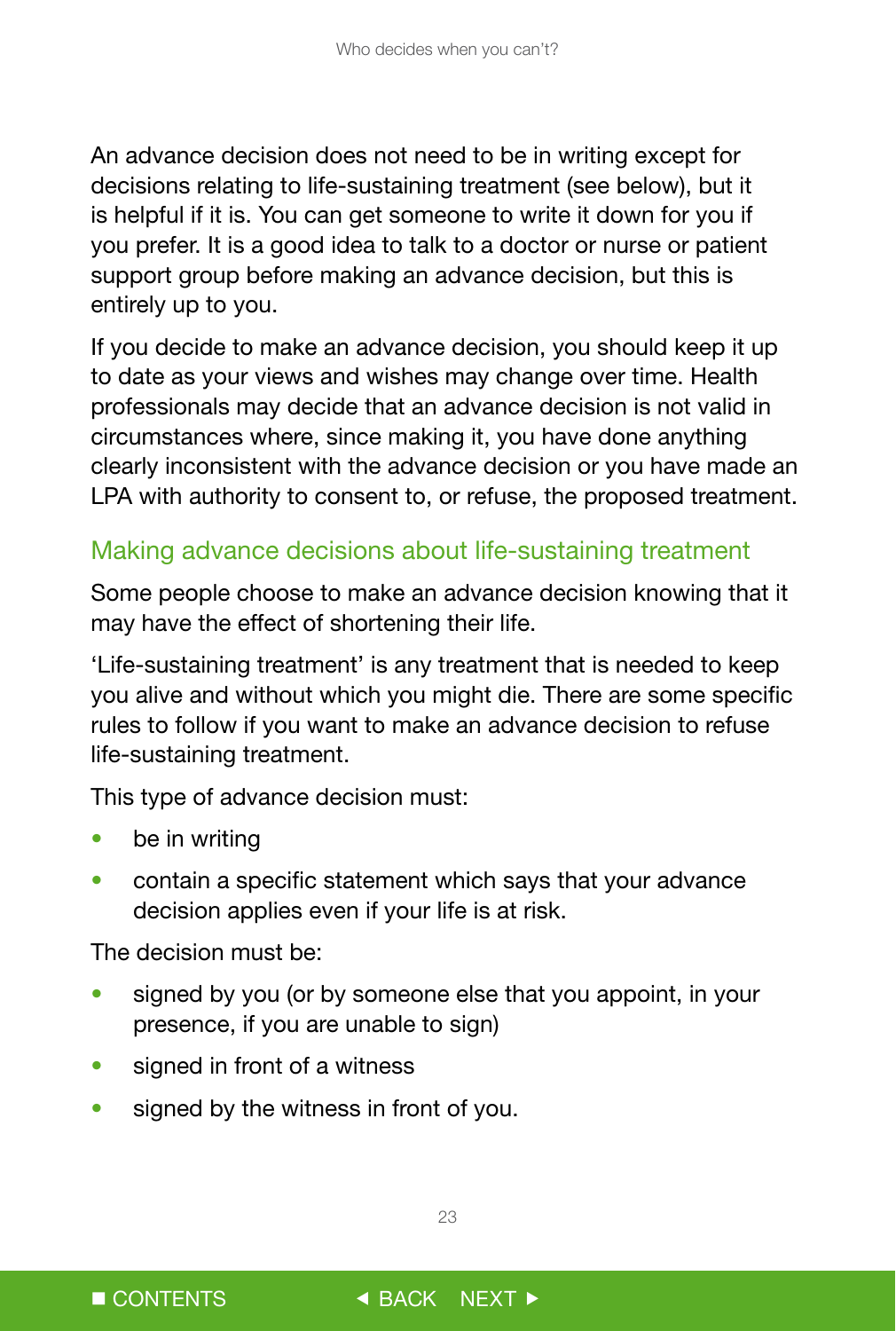<span id="page-24-0"></span>If you do not follow these rules then your advance decision to refuse treatment may not apply to life-sustaining treatment.

#### Example:

Anthony has recently been told he has Motor Neurone Disease and wants to plan for the future. He has very strong beliefs on what treatment he would and would not want when he becomes seriously ill and when he is close to dying. He has decided he does not want to be fed or given fluids by a tube to keep him alive when he is about to die. Anthony is concerned that if he is unable to make a decision in the future, the doctors may make it for him.

Anthony writes an advance decision stating that in the future when he is close to dying he does not want to receive artificial nutrition or hydration (food and fluid by tube). The advance decision includes a written statement confirming that Anthony does not wish to receive artificial nutrition or hydration even if his life is at risk. Anthony signs the advance decision and a close friend of his witnesses his signature. The friend then signs the advance decision in front of Anthony.

This advance decision must be followed if and when it becomes relevant.

### What if I already have an advance decision (or 'living will')?

If you have already made an advance decision, sometimes known as a 'living will', then it may still be valid when the Act comes into force. You should check that it meets the new rules, particularly if it deals with life-sustaining treatment. More detailed guidance on this will be available at www.dh.gov.uk/consent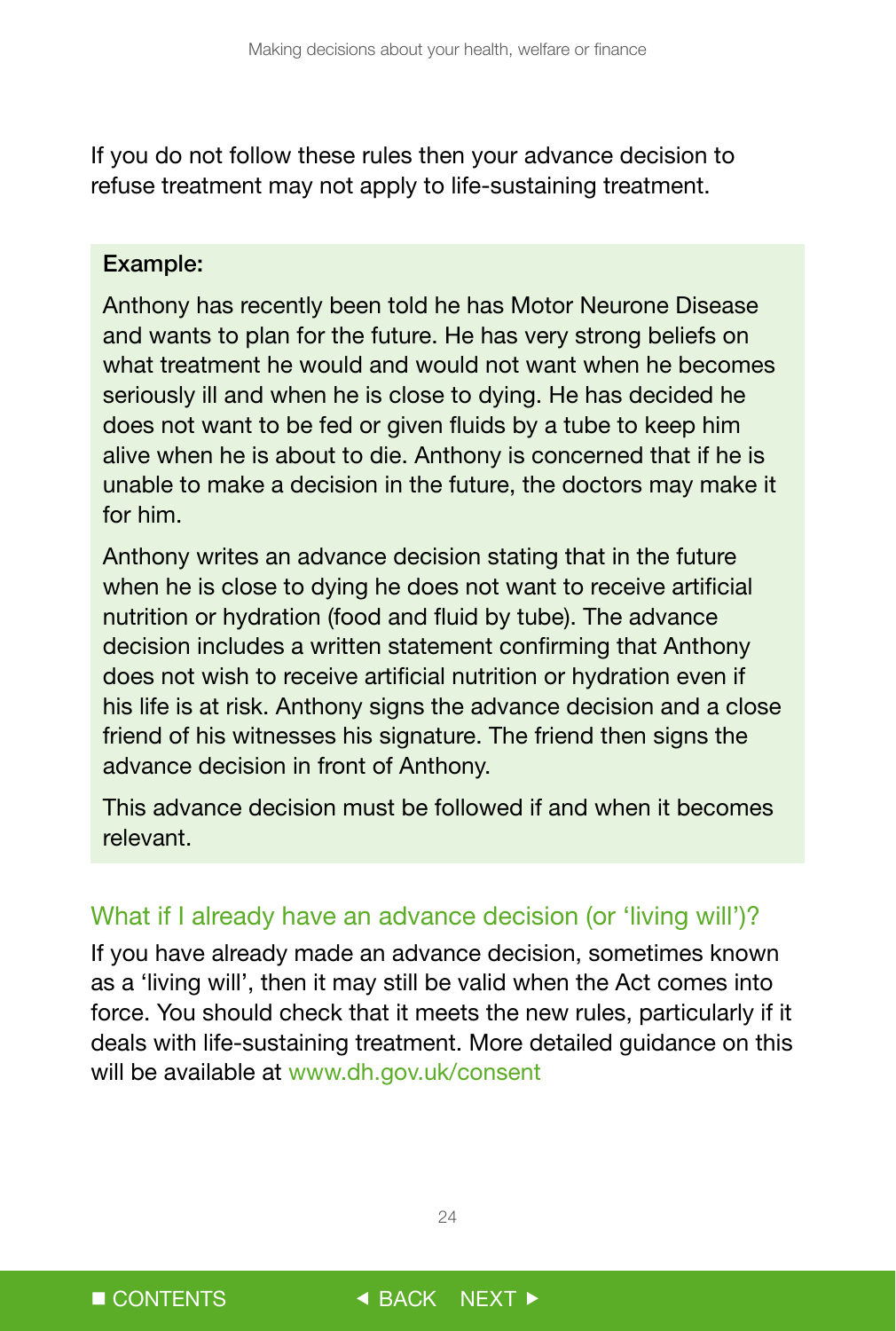#### <span id="page-25-0"></span>Will this change the law on euthanasia or assisted suicide?

No. You can use an advance decision to refuse life-sustaining treatment. However, you cannot use the advance decision to ask for your life to be ended. The new Act makes clear that it will not change the law regarding assisted suicide, neither does it change the law regarding murder or manslaughter.

#### Advance decisions and the Mental Health Act 1983

Advance decisions do not allow people to refuse to be detained or treated without consent under the Mental Health Act. This is because people who have capacity to consent cannot refuse such detention or treatment.

#### Example:

John is 29 years old and has experienced mental health problems most of his adult life. He sometimes hears voices telling him to hurt himself and on three occasions now, has been detained in hospital under section 3 of the Mental Health Act 1983. John has been treated with injections of antipsychotic medication whenever he has been detained ('sectioned'). John does not like having these injections as they make him feel physically ill and he has come to the conclusion that the side effects of the injections outweigh the benefits. He writes an advance decision stating that he does not wish to be treated with these injections in the future. He signs this in front of a close friend who then signs it in front of John. He then arranges for a copy of the advance decision to be placed in his health records held by the hospital and the local community mental health team. A few months later, John becomes extremely distressed by the voices in his head and is admitted to hospital under section 3 of the Mental Health Act. The psychiatrist treating John wants to administer an injection but John is so distressed that he lacks the capacity to give consent to the injection. The psychiatrist sees that John has made an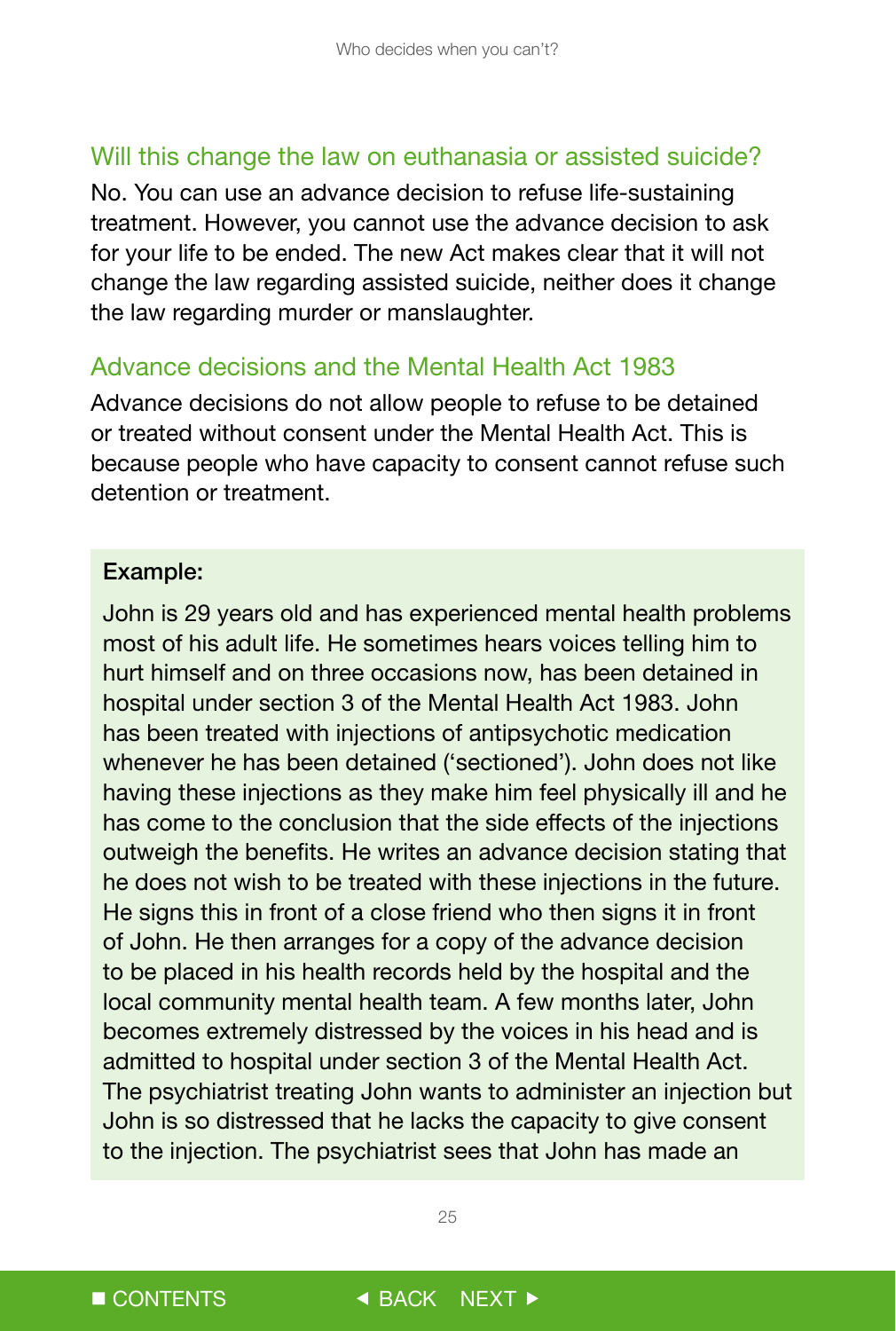<span id="page-26-0"></span>advance decision but, after careful consideration, decides that it is better for John to have the injection than not as the voices are telling John to hurt himself. The psychiatrist also gives John other medication to help him cope with the side effects of the injection. The advance decision has been made correctly but because John has been admitted to hospital under the Mental Health Act he can be treated for his mental health problem without his consent.

#### Recording your wishes and feelings about treatment and care

You can also write down or tell people about your wishes and preferences about your future treatment or care. These must be taken into account when determining what is in your best interests. Such statements can request certain types of treatment, which must be carefully considered, especially if they have been written down, but they will not always dictate the decision the person makes on your behalf as the key issue will be your best interests (see part 4).

These statements can be about anything, including personal preferences such as having a shower rather than a bath, or wanting to sleep with the light on. However, you cannot use such a statement about preferences you may have to ask for your life to be ended.

#### Example:

Khalid is vegetarian and has a degenerative condition. He wants to make sure that if he loses mental capacity and needs people to help him with daily tasks that they recognise his personal beliefs. He therefore writes down a statement explaining that he only wishes to receive vegetarian food. Khalid asks for the statement to be filed with his health record so that in the future, if he can no longer make and communicate his own decisions, he receives food in line with his wishes.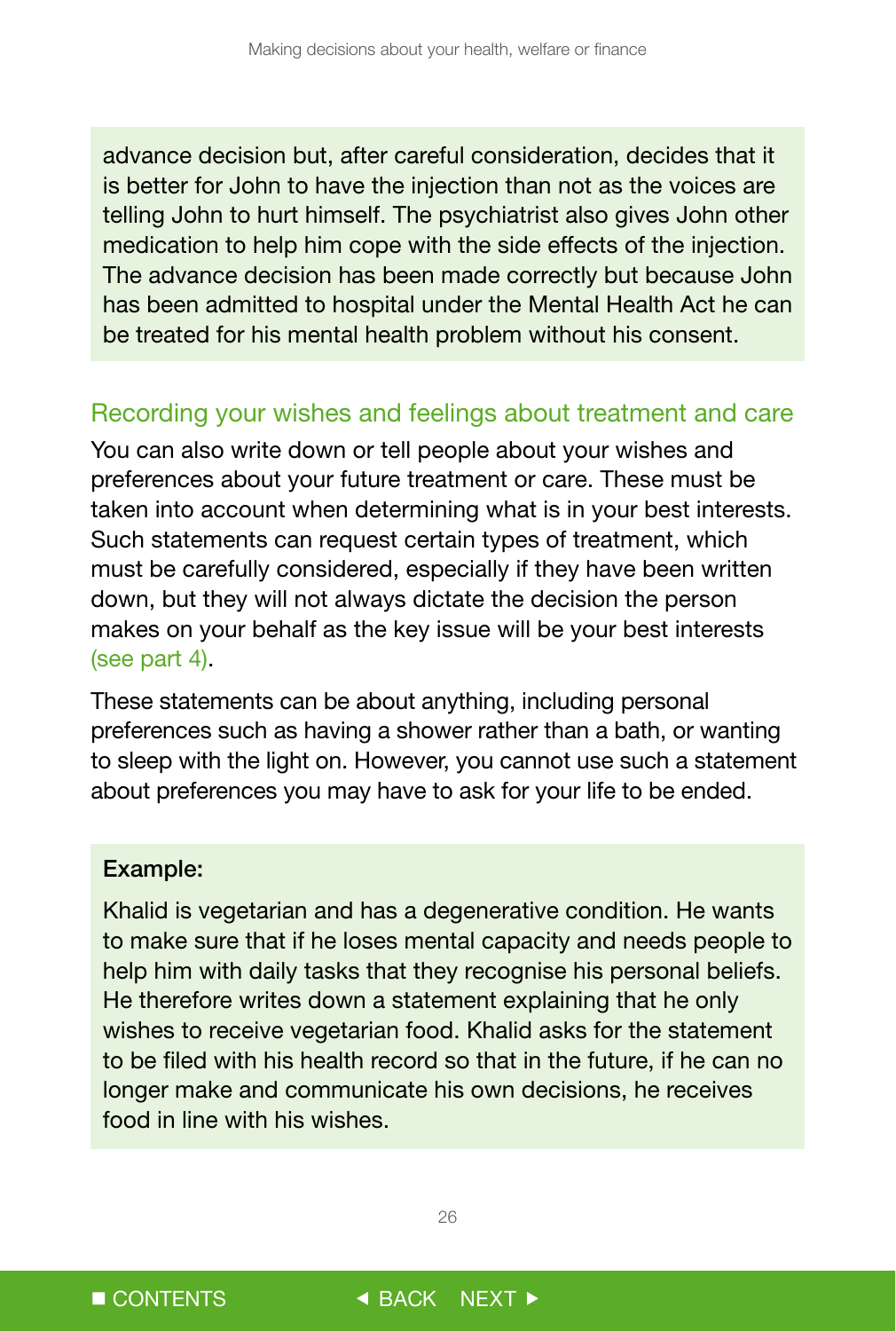# <span id="page-27-0"></span>6. What further support is available?

## Support from family and friends

It may be useful to talk to different people before you actually make a Lasting Power of Attorney or advance decision. This could include talking to a GP or other health professional, solicitor, and family and friends. A number of organisations offer advice and support on the Act (see part 12).

## Support from an advocate

Advocacy is also a useful source of support for you if you currently lack the capacity to make a decision or if you are worried that you may lack capacity in the future. An advocate is an independent person who helps to make sure your wishes are expressed and that your voice is heard.

Advocates are experienced in working with people who have not been fully and properly involved in decisions which affect their lives. Some organisations that provide advocacy are listed in part 12.

## Support if you do not have any family or friends

In most situations, people who lack capacity will have a network of support from family members or friends who take an interest in their welfare, or from a deputy (see part 10) or an attorney appointed under a Lasting Power of Attorney (see part 5).

However, some people who lack capacity may have no one (other than paid staff) to support them with major decisions which will change the person's life. The Act creates a new advocacy service called the Independent Mental Capacity Advocate (IMCA) which will be available from April 2007 in England and October 2007 in Wales. An IMCA is a specific type of advocate that will only have to be involved if you do not have anyone appropriate who can be consulted. An IMCA will only be involved in specific situations: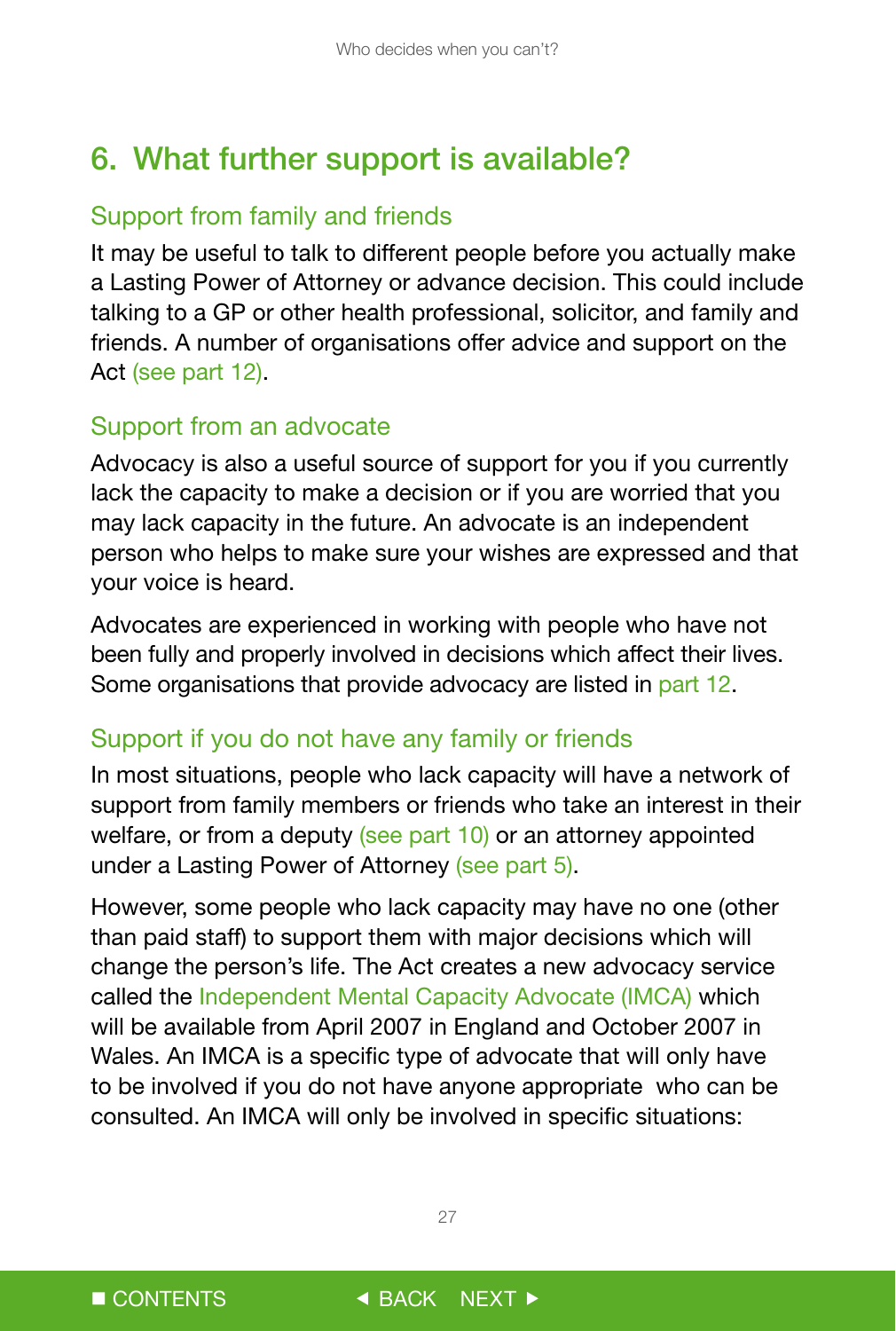- where the decision is about serious medical treatment provided by the NHS
- it is proposed that the person is moved into long-term care of more than 28 days in hospital or 8 weeks in a care home
- where a long-term move (8 weeks or more) to different accommodation is proposed, such as a hospital, care home, or nursing home
- in England, local authorities and the NHS can extend the IMCA service to specific situations if they are satisfied that an IMCA would provide particular benefit. These are:
	- care reviews about accommodation or changes to accommodation, and
	- adult protection cases (even if the person who lacks capacity has family and/or friends)
- in Wales, the National Assembly for Wales will announce later in 2007 if local health boards and local authorities will be able to extend the IMCA service to these situations.

The IMCA Service is a new service to help support and protect the rights of particularly vulnerable people who lack capacity. The role of an IMCA is to support and represent you by:

- obtaining and evaluating relevant information an IMCA can talk to you in private and examine and take copies of health and social care records such as clinical records, care plans or social care assessment documents
- discussing the proposed decision with professionals and others involved in your care and treatment
- finding out, as far as possible, your wishes and feelings taking into account your beliefs and values
- considering alternative courses of action and suggesting these to the decision-maker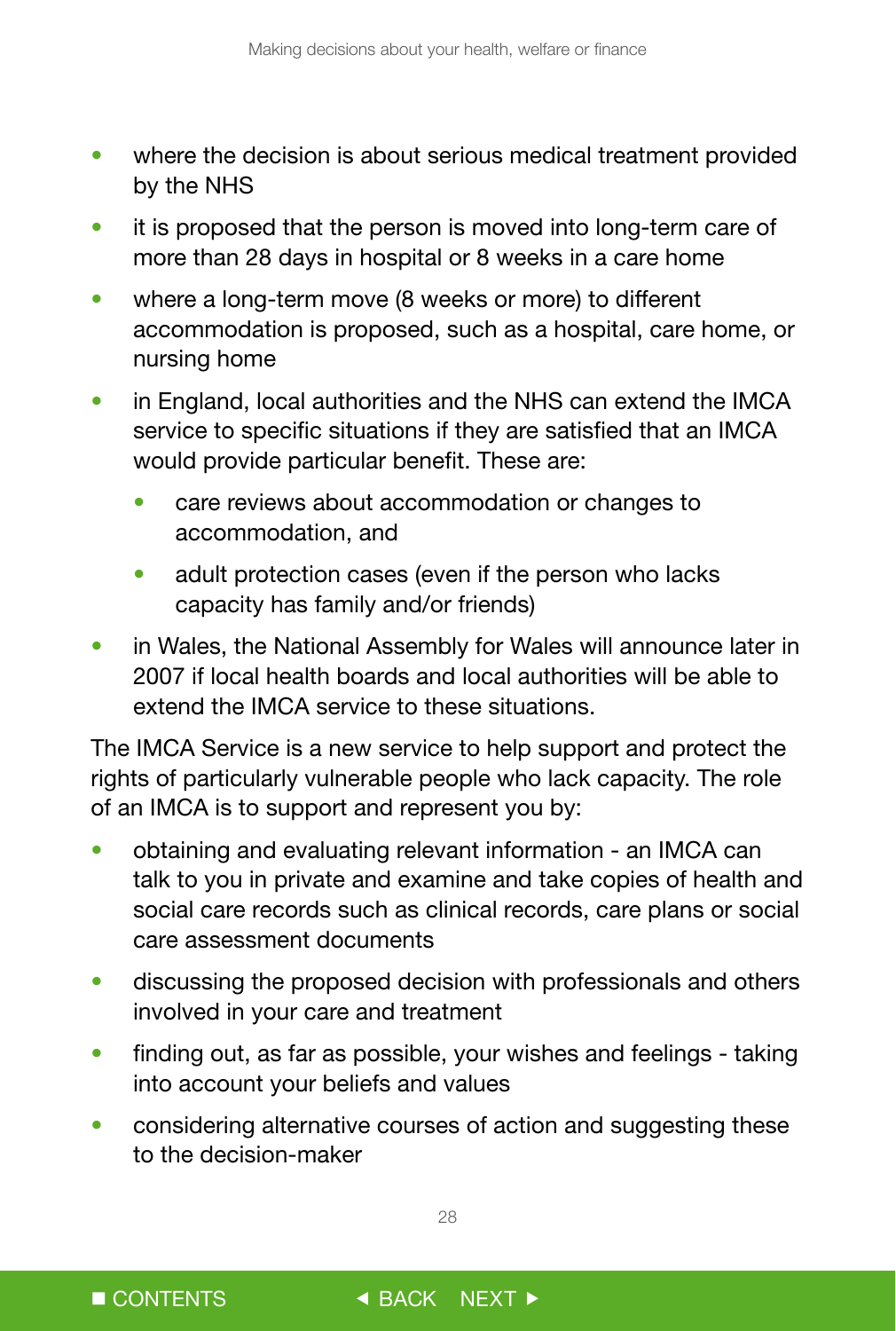- getting a further medical opinion where necessary, where the decision or action is about medical treatment
- providing a report with submissions for the person making the decision.

If the IMCA disagrees with the decision made, they can also challenge the decision-maker.

If a situation arises where an IMCA is required, the person in the NHS or local authority who is making the decision (for instance a doctor or social worker) will request an IMCA for the person who lacks capacity.

### Example:

Nikita has a learning difficulty and does not use verbal communication. She lives in a residential home that is closing and has no family or friends who visit her regularly.

Nikita's social worker contacts the Independent Mental Capacity Advocate (IMCA) service and requests an IMCA to represent Nikita and make sure her views are taken into account when the decision about a new home is made.

The IMCA spends time with Nikita at her home and the day service she attends. The IMCA also talks to the care staff about what Nikita appears to like doing. Nikita enjoys horse riding, but does not like being with more than two or three people at a time. Nikita likes to eat on her own and to watch movies with another woman at the home.

The IMCA uses this information to put forward Nikita's views about the type of home she would like to move to.

You can get further information on this in the Code of Practice which supports the Act and you can look at the Department of Health's IMCA web pages by going to www.dh.gov.uk/imca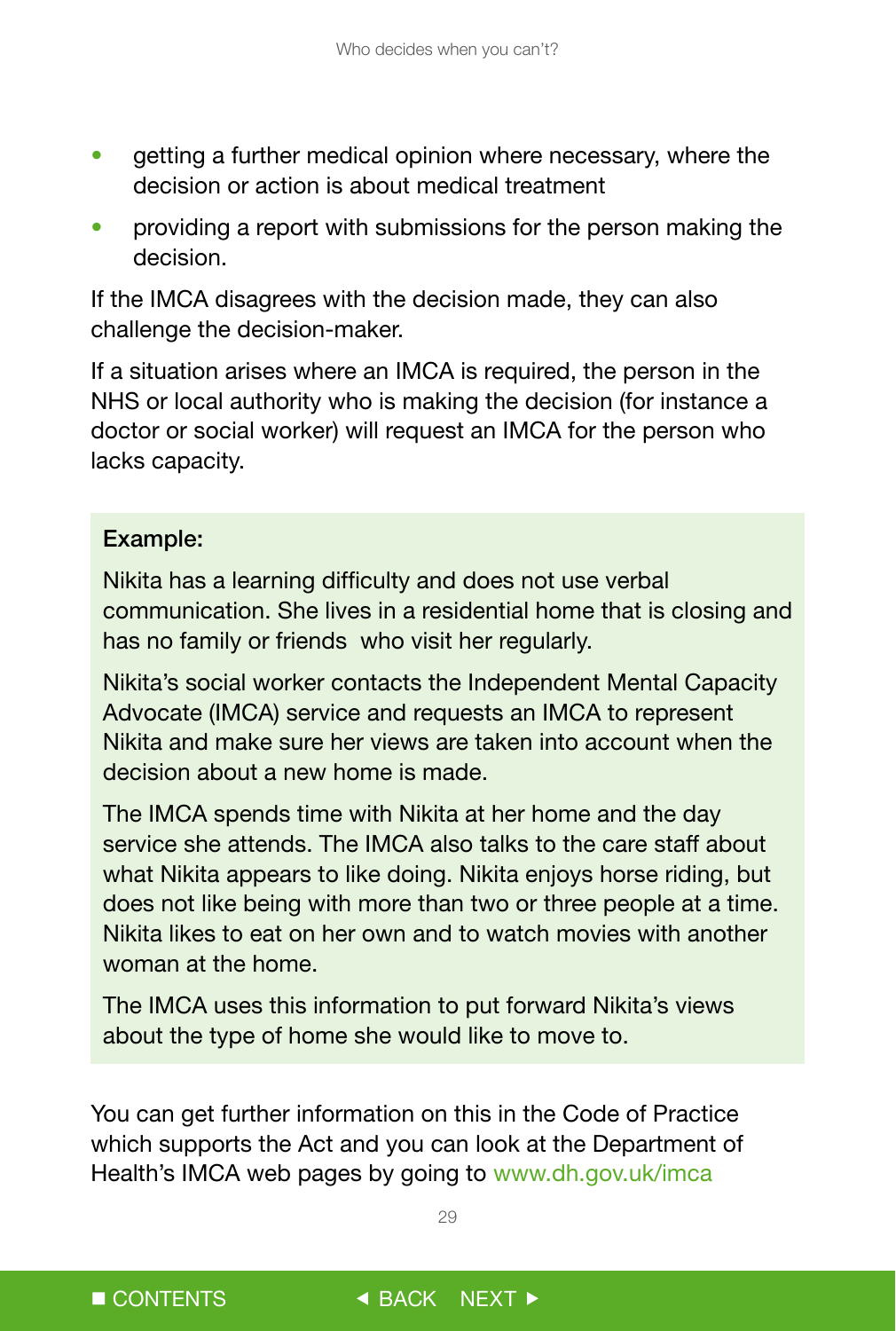# <span id="page-30-0"></span>7. What will happen if I have not planned ahead?

If you have not planned ahead, and a decision about your money, health or lifestyle needs to be made when you lack the capacity to make the decision then someone else will have to decide what to do.

Decisions will be made in your best interests which is explained in part 4 of this booklet.

- The new law says that actions regarding your care and treatment can be carried out by someone else, as long as they are done in your best interests and follow the principles of the Act (see part 4). This could cover a wide range of actions carried out by carers or professionals such as assistance with washing, dressing, eating or mobility.
- If something needs to be done about your property and financial affairs such as redeeming an insurance policy or selling your house, then someone can apply to the new Court of Protection to deal with the situation, in your best interests. The Court will have authority to make orders about any healthcare or financial matters. There is a more detailed explanation of the role and remit of the new Court of Protection in part 10.
- For complex or ongoing financial decisions or where a series of steps may be needed over a long period, the Court can appoint a deputy to make decisions for you. Again, the deputy must always act in your best interests, as explained in part 10.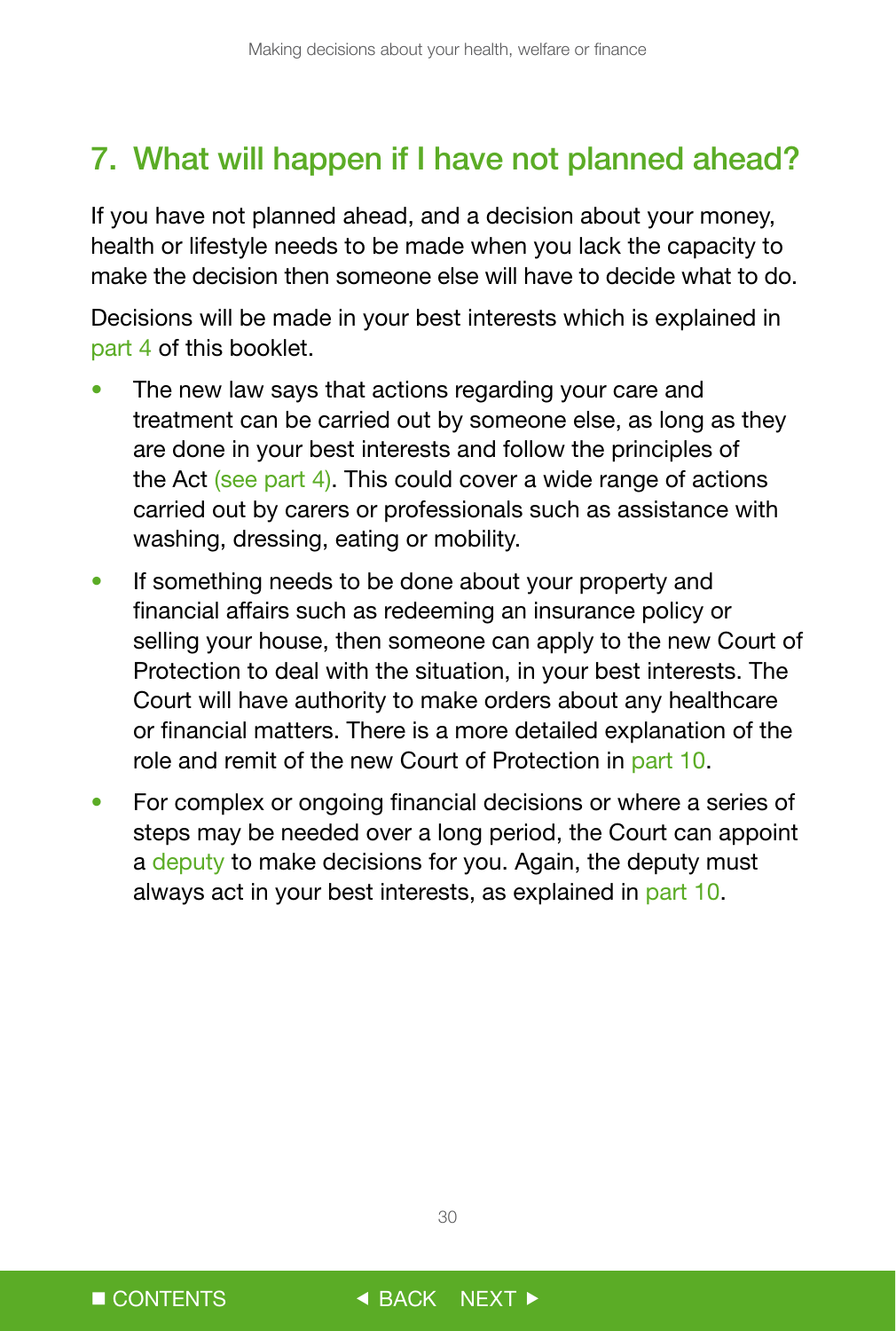# <span id="page-31-0"></span>8. Challenging decisions and raising concerns

You may disagree with the way you are being treated when you lack capacity. For example, if you have concerns about decisions made on your behalf, or actions being carried out connected to your care and treatment, or you may dispute the assessment made about whether or not you lack capacity to make a decision.

There are a number of ways that you can get help raise concerns, and it is recommended that you try to use informal methods first, before taking any legal or formal action. Informal methods could include using independent advocacy (see part 6) or mediation.

If you have a complaint about a healthcare related issue, the Patient Advice and Liaison Service (PALS) in England provides an informal way to resolve disputes quickly. PALS is an advisory body to support patients and families, and it does not investigate complaints. The equivalent agency in Wales is the local Community Health Council.

You can contact PALS by:

- phoning your local hospital, clinic, GP surgery or health centre and ask for details of the PALS
- phoning NHS Direct on 0845 46 47
- searching the Office Directory on the PALS Online website: www.pals.nhs.uk

If the complaint is still not resolved, or if it is a serious dispute, more formal methods can be used to raise concerns. For health related issues in England, the Independent Complaints Advocacy Service (ICAS) supports people to take forward NHS complaints in a more formal way. You can contact your local ICAS office direct, or through NHS managers at hospitals and GP practices, NHS Direct, or through PALS.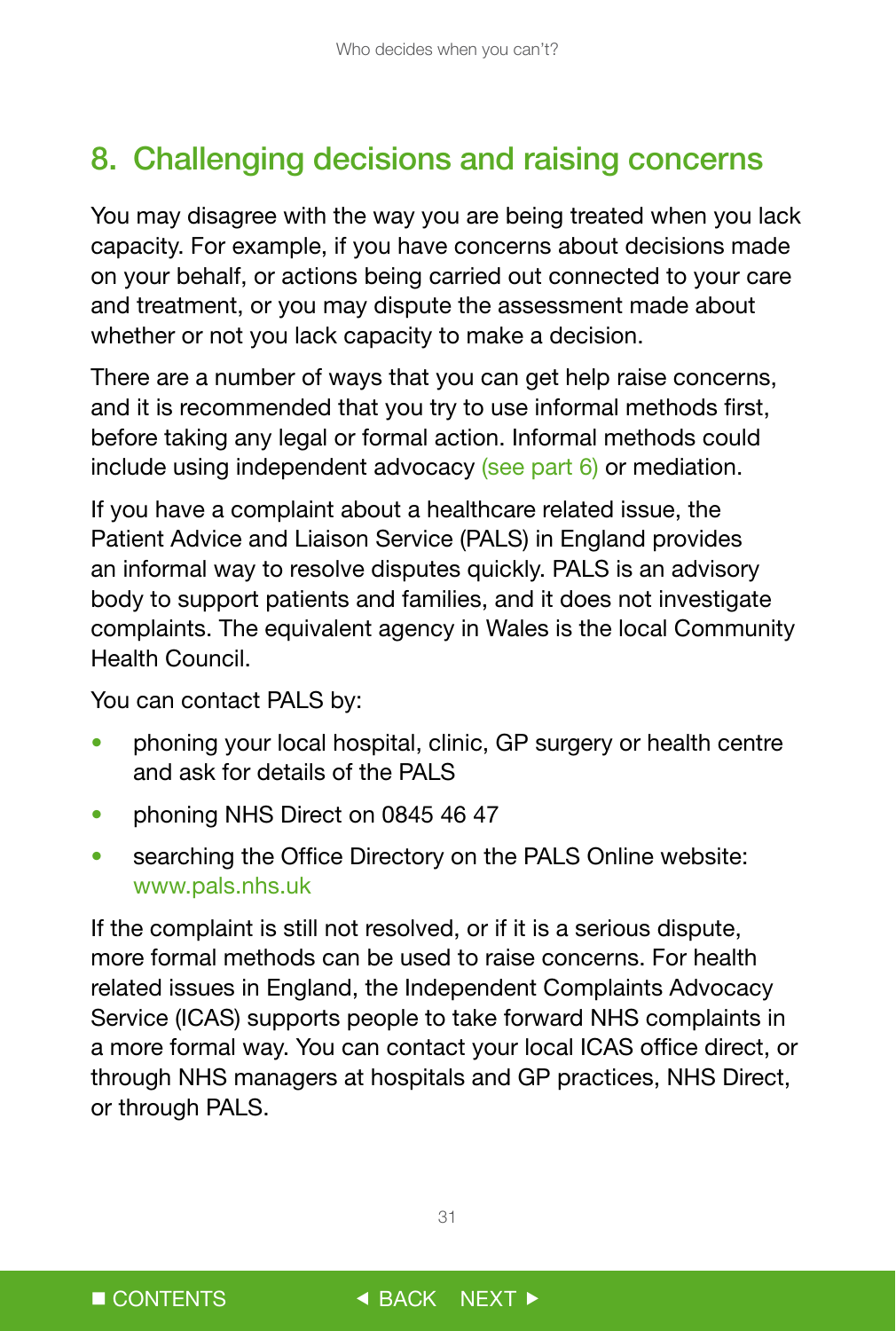Complaints about social care can be referred in the first instance through your local authority's complaints procedures.

You will also be able to raise concerns and get general information about disputes under the Mental Capacity Act by contacting the Customer Contact Centre at the Office of the Public Guardian (see part 10).

Finally, the Court of Protection (see part 10) will have the authority to make decisions about capacity and deal with disputes under the Act. There will be a procedure in place to appeal against a decision made by the Court of Protection.

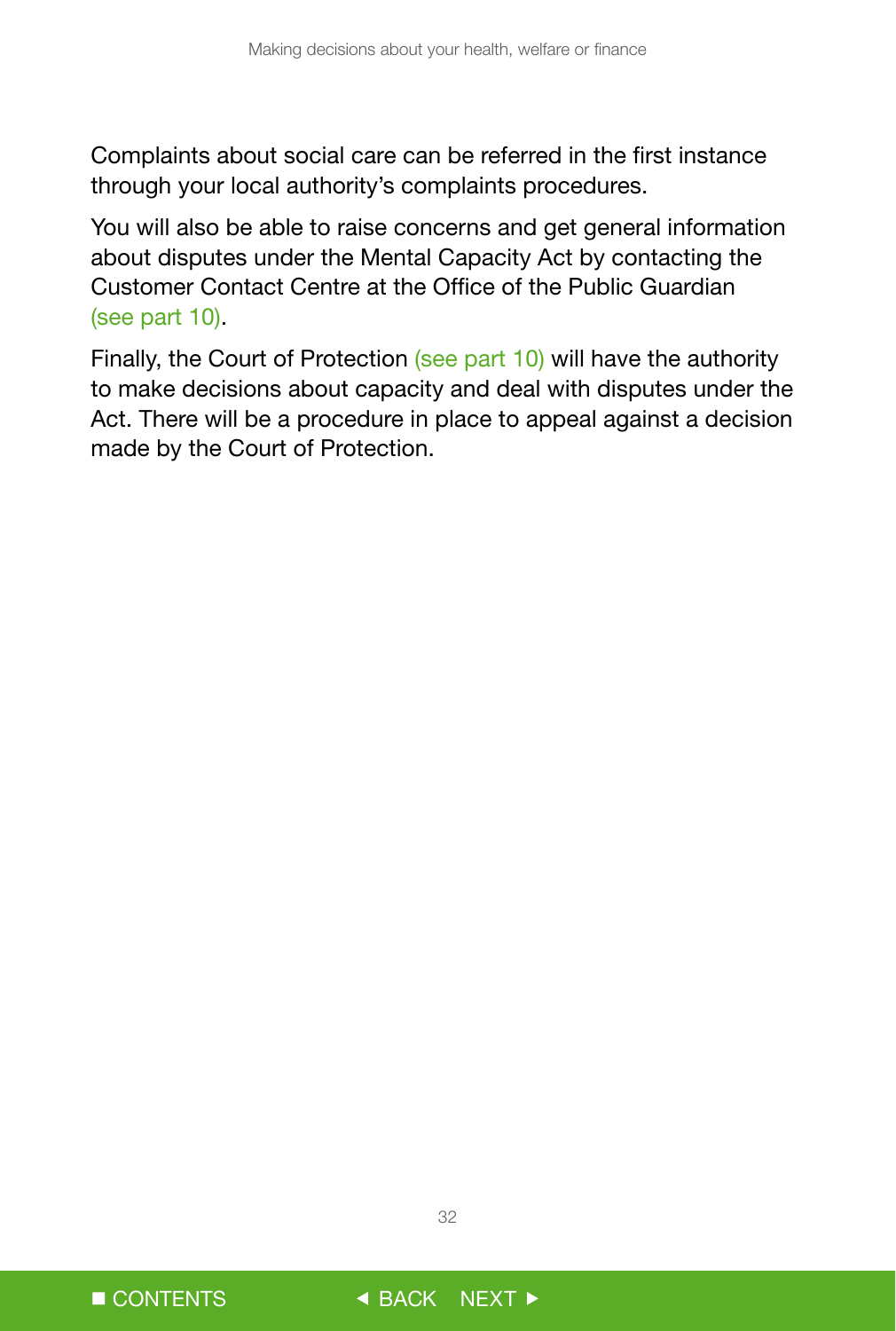# <span id="page-33-0"></span>9. What does the Act say about research?

Research is an important way for us to understand illness and disability and to improve the care and support people receive. This could include testing how effective a certain type of care or treatment is in supporting those who may lack capacity, or finding out what caused a condition such as Alzheimer's disease.

Sometimes this research will only be useful if it involves people who lack the mental capacity to agree to take part, such as investigating what causes conditions like dementia.

The Act allows such research to take place but sets out strict rules to protect people who lack capacity to consent to take part in research and to make sure their current or previous wishes are taken into account. These include:

- The research must be agreed by a recognised independent Research Ethics Committee to say it is necessary, safe and cannot be done another way using people who have capacity.
- Researchers must talk to a family member, carer or other relevant person (such as an attorney or deputy) about whether to involve the individual who lacks capacity in the research. If they say the person who lacks capacity would not want to be involved in the research, it cannot take place.
- The research must not continue if the person shows signs of not wanting to be involved.
- The possible benefits of taking part in the research must be greater than any potential risk or harm to the person, or it must help other people and will not hurt or upset the person.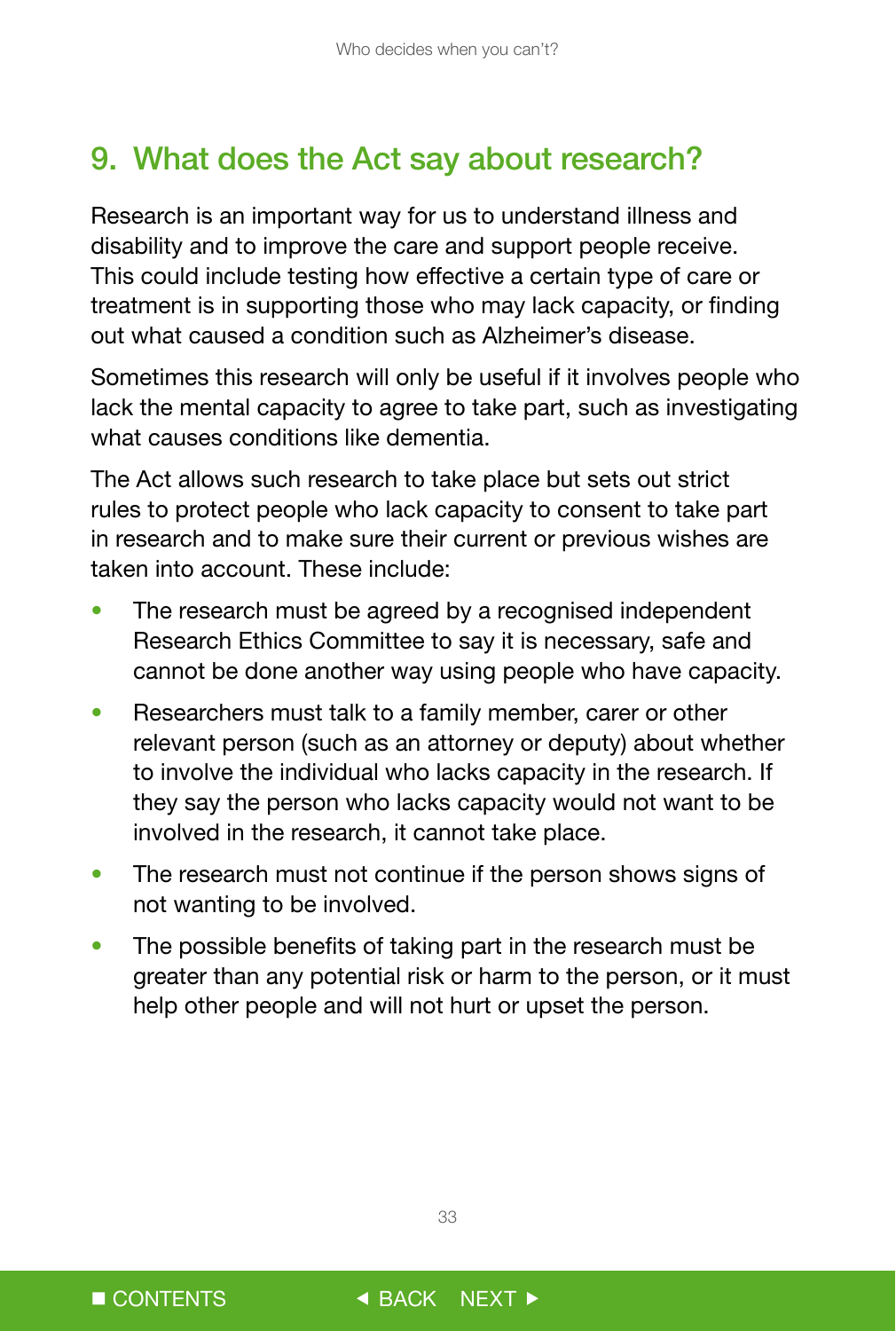#### Example:

George is asked to take part in a research project designed to study what effects an exercise programme has on the lives of people with Alzheimer's. The only way the researchers can test this is by involving people with Alzheimer's in the research. The panel of experts have already agreed that the participants may benefit from the study, and that the study will provide information that will be useful to others who work with people with Alzheimer's. They also agree that the study does not put those taking part at risk.

George is not able to understand the detail of the study so the researcher consults George's wife who agrees that he would have been interested in taking part in this sort of study. George is able to make decisions about which exercises he wants to take part in each day and the researcher respects these decisions.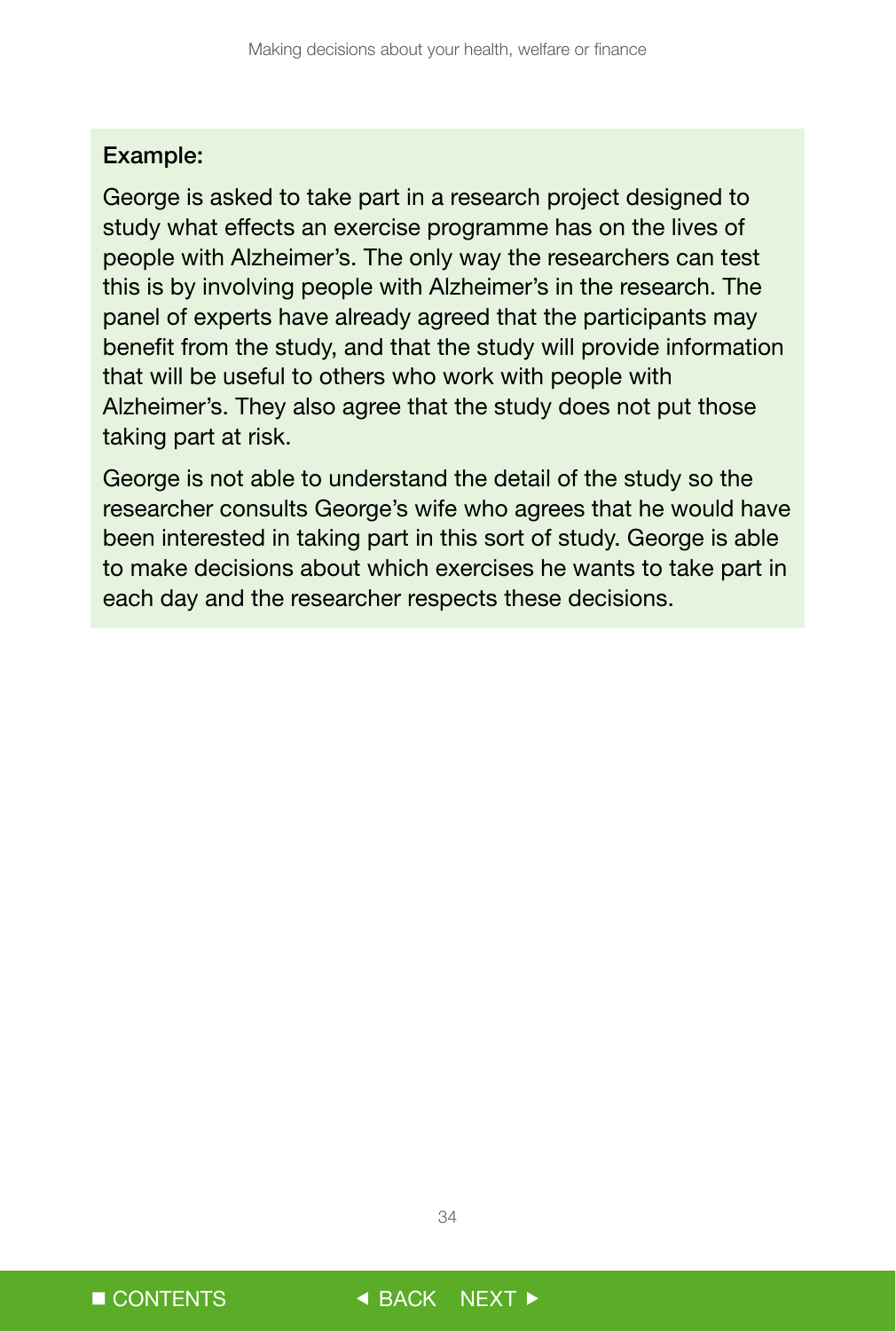# <span id="page-35-0"></span>10.How the new law is being supported

## Code of Practice

The Act is supported by guidance in the Code of Practice, which provides guidance on how the Act will work in reality. The Code has legal status and certain people must have regard to it when they act in relation to a person who lacks capacity to make a decision. This means that they must pay attention to the Code and be able to show that they are familiar with the guidance in it. If they don't follow the Code they should be able to give convincing reasons why not. These people include attorneys, deputies, IMCAs, professionals (such as doctors, social workers and lawyers) and people being paid for their work (such as paid carers).

Unpaid carers and family members won't have the same duty but they are still expected to follow the general principles and will find the guidance useful. The Code of Practice is designed to help them use the principles of the Act when making day-to-day decisions for a person who lacks capacity.

## Court of Protection

The current Court of Protection only deals with decisions about finances and property. Health and welfare decisions are currently dealt with by the High Court.

The Act will create a new specialist Court of Protection from October 2007. The Senior Judge will be based in London and he will be assisted by specially trained judges who will be based at key locations in England and Wales. This will mean that any hearings can be nearer to the people concerned. The Court will have to make decisions in the best interests of the person who lacks capacity. The Court will make final decisions on capacity if there is uncertainty whether a person is able to make the decision in question. It will deal with decisions about the finance and property of a person who lacks capacity and also certain serious health/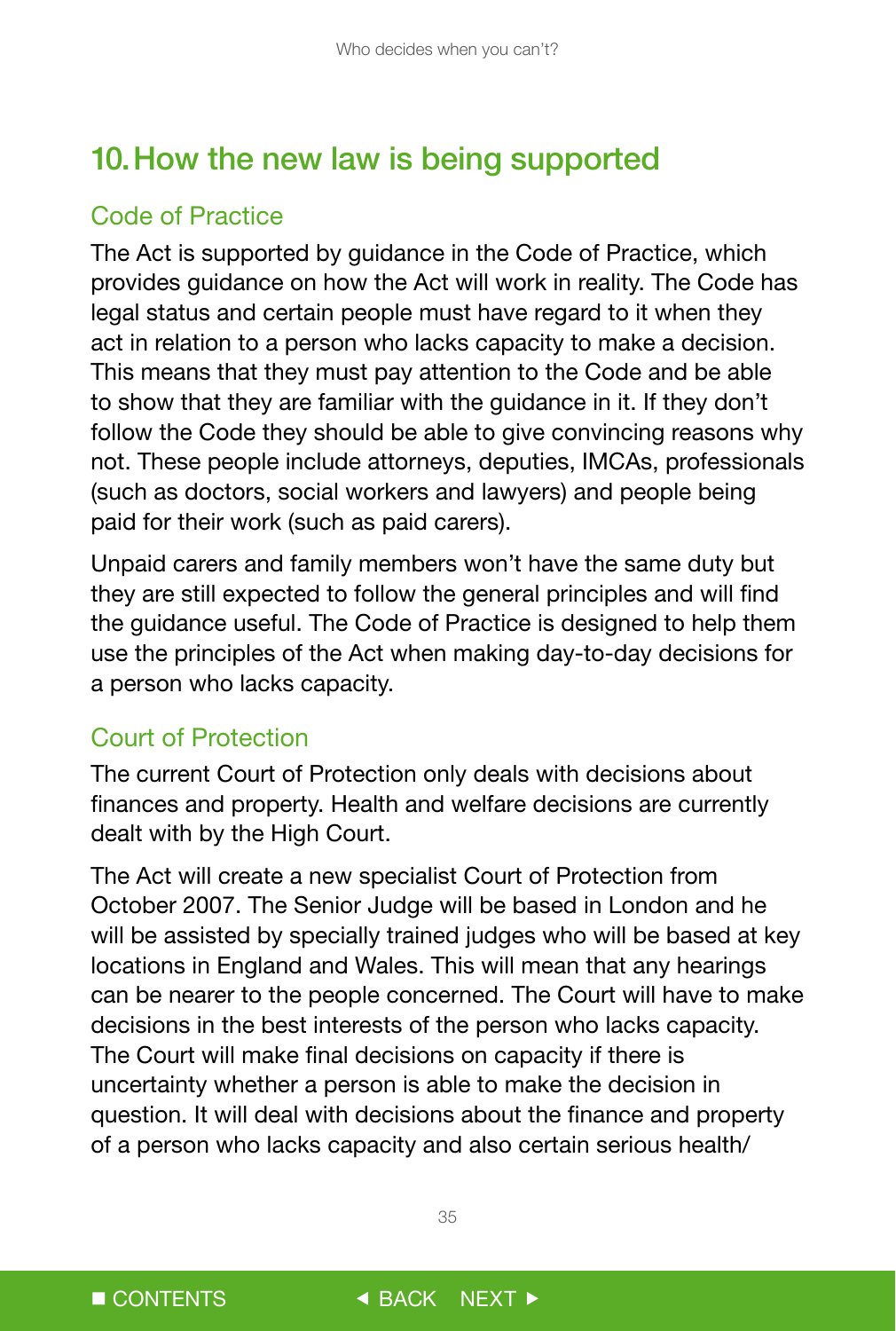welfare decisions most commonly where there is a dispute about best interests. The Court will normally only hear personal welfare cases where parties have not been able to reach consensus about what is in the person's best interests by other means (see part 8).

The Court has powers to make tailor-made orders if this is thought to be in a person's best interests such as allowing someone to sign a tenancy agreement on behalf of a person with learning disabilities. It will also be able to appoint deputies (see below) with ongoing authority to make decisions for a person who lacks capacity.

Although many Court hearings will take place in key regional locations all applications should be made initially to the Court of Protection's Central Registry in Archway, North London. The Central Registry will deal with any urgent interim directions required and will then if necessary refer the matter to be heard at a regional court if this is more appropriate.

Some people will need to get the Court's permission to make an application. The rules about this will be set out in the application forms and guidance.

There will be more information about how you can access the Court of Protection and who needs to seek permission for Court action nearer to October 2007. It will be available in leaflet form and on the OPG website. The OPG Customer Contact Centre will always be a first point of contact and able to give advice (see part 11).

There will be a procedure in place to appeal against a decision made by the Court of Protection.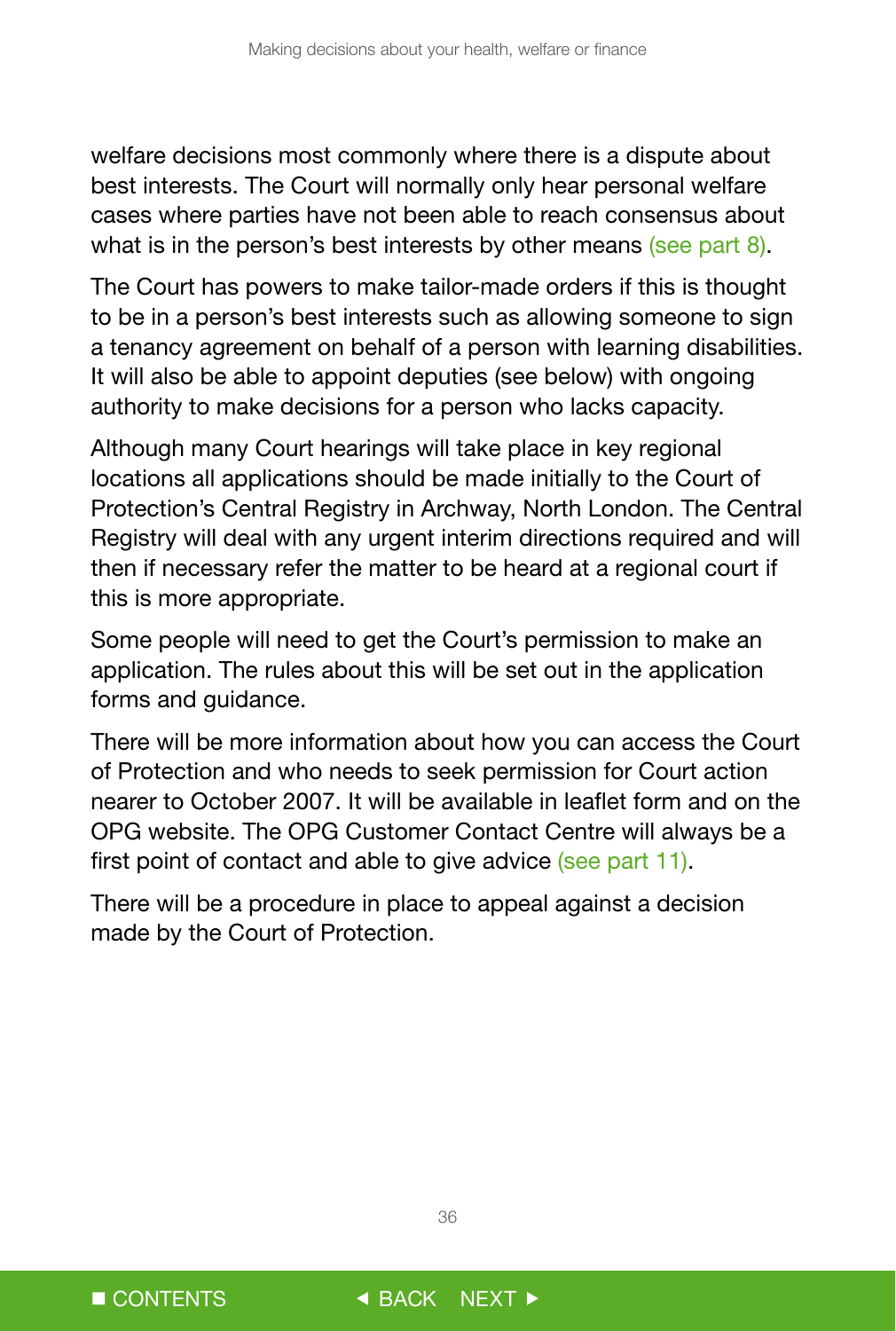### <span id="page-37-0"></span>**Deputies**

If it is necessary to give someone continuing authority to deal with a series of long-term issues, the Court can appoint a deputy to make decisions on a person's behalf. This must be someone who is aged 18 years or over, and can be (among others) a relative, friend, or a professional, such as an accountant or doctor, or the Director of Social Services. If no one is able or wants to be a deputy, the Court can appoint a deputy from an approved panel.

The Court will tailor the powers of the deputy, based on the circumstances of the case. The deputy must always act in the person's best interests (see part 4). The Office of the Public Guardian (see below) will make sure that deputies are doing their job properly, and a deputy will be accountable to the Court of Protection for any decisions they make on behalf of a person who lacks capacity.

You will be able to get more information about the duties of a deputy from the Office of the Public Guardian (see part 11).

#### What if I already have a receiver?

From October 2007 when the new Act comes into force, existing receivers will continue to act as before, but will be known as a deputy for property and affairs. More information will be sent to receivers nearer October 2007. If at any later stage a health and welfare deputy needs to be appointed, a separate application will need to be made. For more information please go to: www.guardianship.gov.uk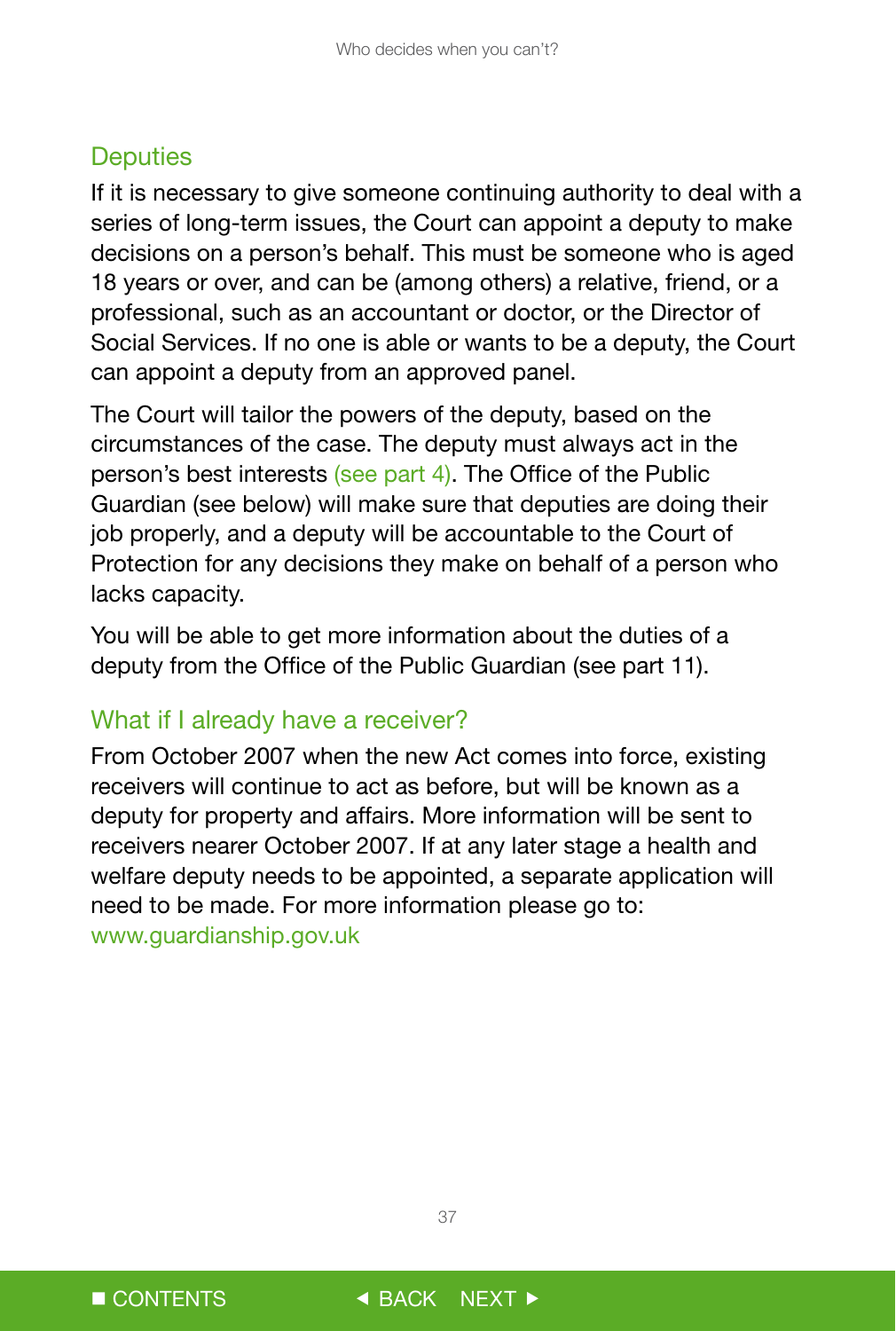### <span id="page-38-0"></span>Office of the Public Guardian

From October 2007, the Act creates a new public official - the Public Guardian. The Public Guardian will be supported by a new Office of the Public Guardian, (OPG). The OPGs role is to:

- register LPAs and EPAs
- supervise deputies appointed by the Court of Protection (see above)
- provide information to the Court of Protection
- give information and guidance on the Mental Capacity Act to the public.

The OPG will also help support attorneys and deputies to do their jobs. It will work closely with other organisations who support adults who have difficulty making their own decisions and will also work with the police and social services to respond to any concerns raised about the way in which an attorney or deputy is working. The OPG will also look at problems or possible abuse and will send serious concerns to the Court of Protection.

The OPG will provide a Customer Contact Centre which will be the first point of contact for anyone who needs advice or information about the Mental Capacity Act, becoming a deputy, or making an LPA or registering either an LPA or an EPA.

The functions of the Public Guardian will be monitored by the Public Guardian Board and will need to produce an Annual Report about what work it has been doing.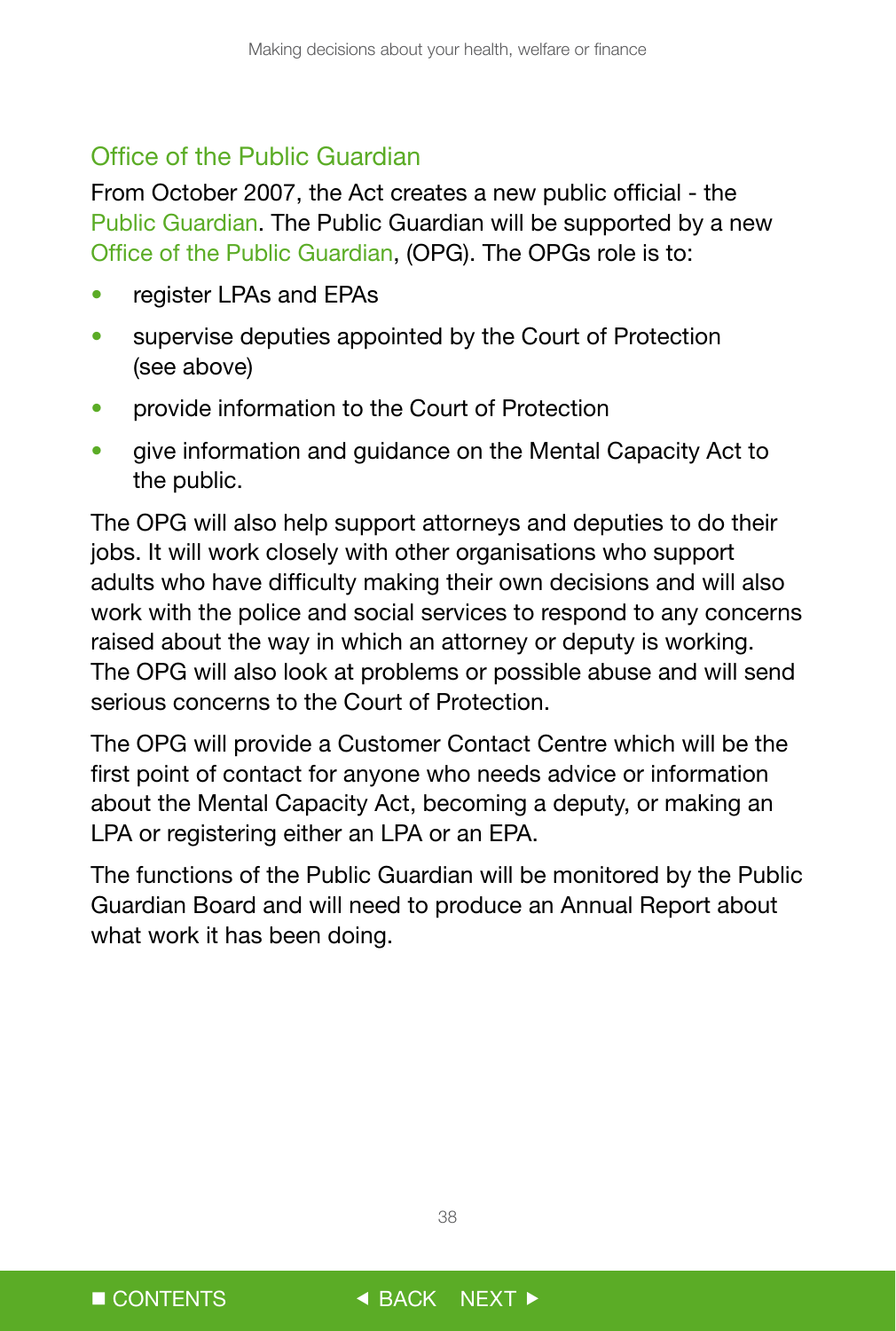# <span id="page-39-0"></span>11. What if I want to know more about the MCA?

If you would like to know more about the Mental Capacity Act you can call 0845 330 2900 or email makingdecisions@dca.gsi.gov.uk

Other sources of useful information and guidance includes:

| Title                                                                                         | <b>Available from</b>                                                                                                                            |  |
|-----------------------------------------------------------------------------------------------|--------------------------------------------------------------------------------------------------------------------------------------------------|--|
| Other information booklets<br>like this one                                                   | You can view these electronically by<br>going to: www.dca.gov.uk/legal-policy/<br>mental-capacity/publications.htm                               |  |
|                                                                                               | To order hard copies you can email:<br>reorder@inprintlitho.com                                                                                  |  |
| The Mental Capacity Act<br>2005                                                               | You can view this for free by going to:<br>www.dca.gov.uk/legal-policy/mental-<br>capacity/index.htm                                             |  |
|                                                                                               | Or you can order a hard copy from TSO<br>by calling 0870 600 5522 or emailing<br>customerservices@tso.co.uk                                      |  |
| The Code of Practice for the<br><b>Mental Capacity Act</b>                                    | When the Code is published you will be<br>able to download it for free by going to:<br>www.dca.gov.uk/legal-policy/mental-<br>capacity/index.htm |  |
|                                                                                               | You can order a hard copy from TSO<br>by calling 0870 600 5522 or emailing<br>customerservices@tso.co.uk.                                        |  |
| Information on the IMCA<br>service, IMCA Pilots and<br>training materials for<br><b>IMCAs</b> | www.dh.gov.uk/imca                                                                                                                               |  |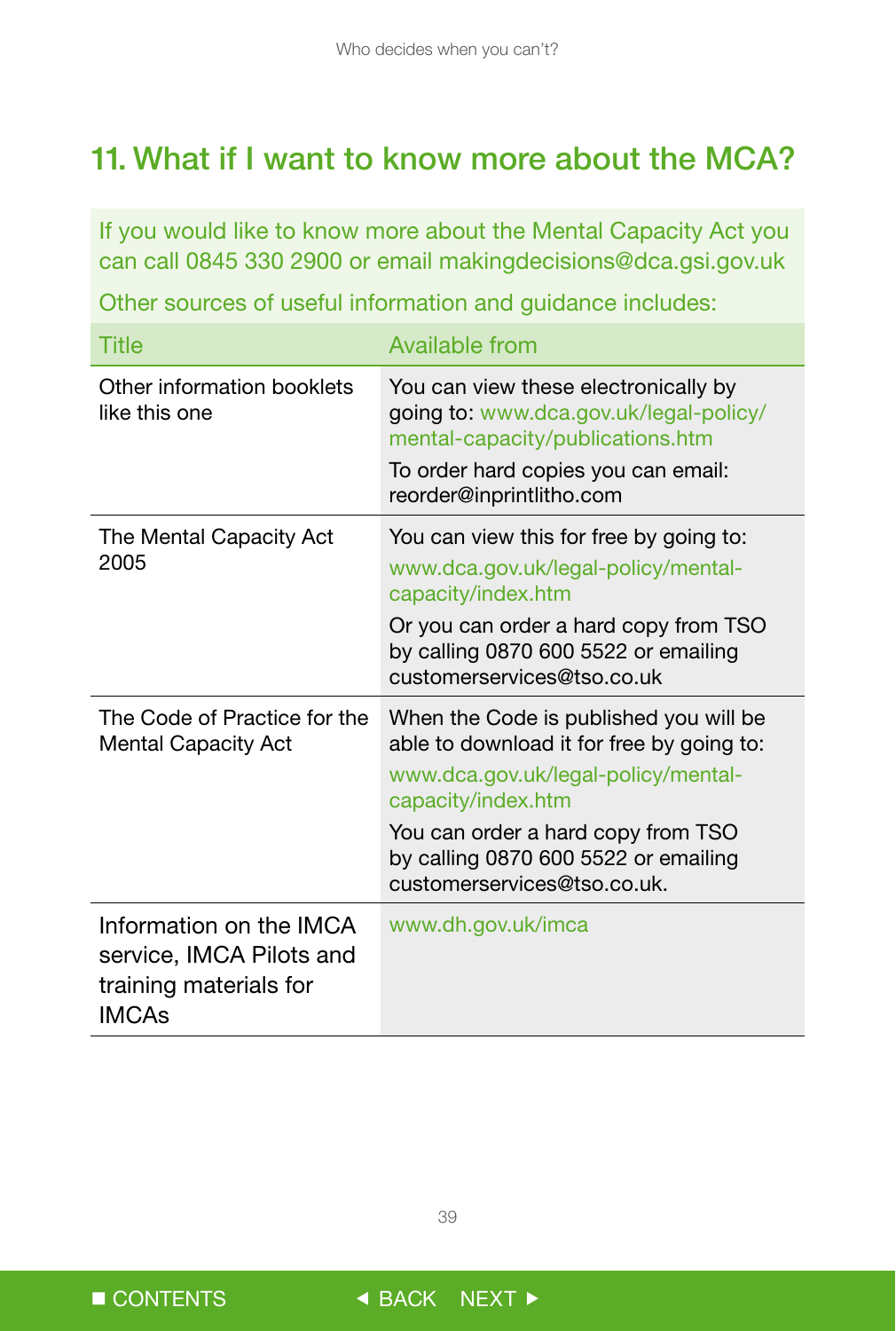# <span id="page-40-0"></span>12.Some useful contacts

### The following government departments are working together to implement the Mental Capacity Act in 2007

| <b>Department</b>                                               | What it is/does                                                                                                                                                                                                                                                      | Contact                                                                                                                                    |
|-----------------------------------------------------------------|----------------------------------------------------------------------------------------------------------------------------------------------------------------------------------------------------------------------------------------------------------------------|--------------------------------------------------------------------------------------------------------------------------------------------|
| <b>Department for</b><br>Constitutional<br><b>Affairs (DCA)</b> | Responsibilities include<br>running the courts, and<br>improving the justice system,<br>human rights, information<br>rights law, policy on running<br>elections and modernising the<br>constitution                                                                  | 5th Floor Steel House, 11 Tothill St,<br>London, SW1H 9LH<br>www.dca.gov.uk/<br>$E$ making decisions@dca.gsi.gov.uk                        |
| Department of<br>Health (DH)                                    | Responsibilities include setting<br>health and social care policy<br>in England. The Department's<br>work sets standards and<br>drives modernisation across all<br>areas of the NHS, social care<br>and public health                                                | Wellington House, 133-155<br>Waterloo Road, London, SE1 3UG<br>www.dh.gov.uk<br>T 020 7210 4850                                            |
| <b>Public</b><br>Guardianship<br>Office (PGO)                   | The administrative arm of<br>the Court of Protection and<br>part of the Department for<br>Constitutional Affairs. It<br>provides financial protection<br>services for clients who are not<br>able to manage their financial<br>affairs because they lack<br>capacity | Archway Tower, 2 Junction Road,<br>London, N19 5SZ<br>www.quardianship.gov.uk<br>T 0845 330 2900<br>custserv@guardianship.gsi.gov.uk<br>Е. |
| <b>Welsh Assembly</b><br>Government                             | Develops policy and approves<br>legislation that reflects the<br>needs of the people of Wales                                                                                                                                                                        | Cathays Park, Cardiff, CF10 3NQ<br>www.wales.gov.uk<br>T 029 2082 5111                                                                     |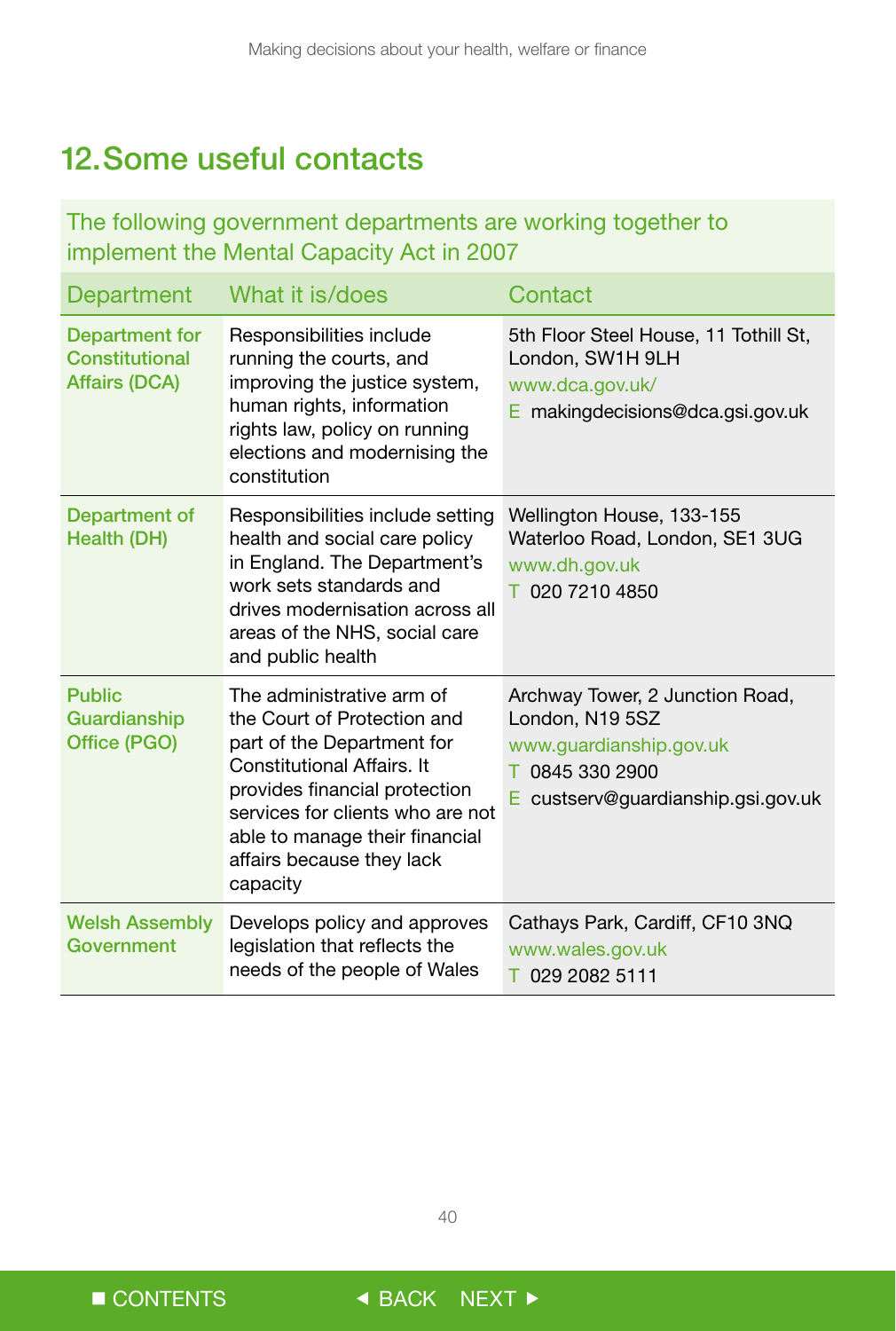## The following organisations were involved in writing and advising on this booklet

| Organisation                                         | What it is/does                                                                                                                                                                                                                                                                                                                                                                                                                                                                                                                                                                                                                                                                                                                                                                                                                                                                                          | Contact                                                                                                                              |
|------------------------------------------------------|----------------------------------------------------------------------------------------------------------------------------------------------------------------------------------------------------------------------------------------------------------------------------------------------------------------------------------------------------------------------------------------------------------------------------------------------------------------------------------------------------------------------------------------------------------------------------------------------------------------------------------------------------------------------------------------------------------------------------------------------------------------------------------------------------------------------------------------------------------------------------------------------------------|--------------------------------------------------------------------------------------------------------------------------------------|
| <b>Making</b><br><b>Decisions</b><br><b>Alliance</b> | It includes: Action on Elder Abuse, Age Concern England, Alzheimer's<br>Concern Ealing, Alzheimer's Society, Beth Johnson Foundation, Carers<br>UK, Centre for Policy on Ageing, Cloverleaf Advocacy, Consumer<br>Forum, Different Strokes, Down's Syndrome Association, Foundation<br>for People with Learning Disabilities, Headway, Help the Aged,<br>Horsham Gateway Club, Independent Advocacy Service, Kent<br>Autistic Trust, Leonard Cheshire, Mencap, Mental Health Foundation,<br>Mind, Motor Neurone Disease Association, National Autistic Society,<br>North Staffordshire Users Group, The Oaklea Trust, Patient Concern,<br>Powerhouse, Relatives and Residents Association, Respond,<br>Rethink, Rett Syndrome Association, St Clements Patient Council,<br>Scope, Sense, Skills for People, Stroke Association, Turning Point,<br>United Response, WITNESS<br>www.makingdecisions.org.uk |                                                                                                                                      |
| <b>Action for</b><br><b>Advocacy</b>                 | A resource and support<br>agency for the advocacy<br>sector, information, training<br>and advice                                                                                                                                                                                                                                                                                                                                                                                                                                                                                                                                                                                                                                                                                                                                                                                                         | PO Box 31856, Lorrimore Square,<br>London, SE17 3XR<br>www.actionforadvocacy.org                                                     |
| <b>Age Concern</b><br><b>England</b>                 | The UK's largest organisation<br>working to promote wellbeing<br>of all older people. It provides<br>vital services, information<br>and support to thousands of<br>older people - of all ages and<br>backgrounds                                                                                                                                                                                                                                                                                                                                                                                                                                                                                                                                                                                                                                                                                         | Astral House, 1268 London Road,<br>London, SW16 4ER<br>www.ageconcern.org.uk<br>www.accymru.org.uk<br>Information line 0800 00 99 66 |
| Alzheimer's<br><b>Society</b>                        | The UK's leading care and<br>research charity for people<br>with dementia, their families<br>and carers                                                                                                                                                                                                                                                                                                                                                                                                                                                                                                                                                                                                                                                                                                                                                                                                  | Gordon House, 10 Greencoat<br>Place, London, SW1P 1PH<br>www.alzheimers.org.uk<br>Helpline 0845 300 0336                             |
| <b>British Medical</b><br>Association<br>(BMA)       | BMA represents doctors from<br>all branches of medicine all<br>over the UK                                                                                                                                                                                                                                                                                                                                                                                                                                                                                                                                                                                                                                                                                                                                                                                                                               | BMA House, Tavistock Square,<br>London, WC1H 9JP<br>www.bma.org.uk<br>T 020 7387 4499<br>F 020 7383 6400                             |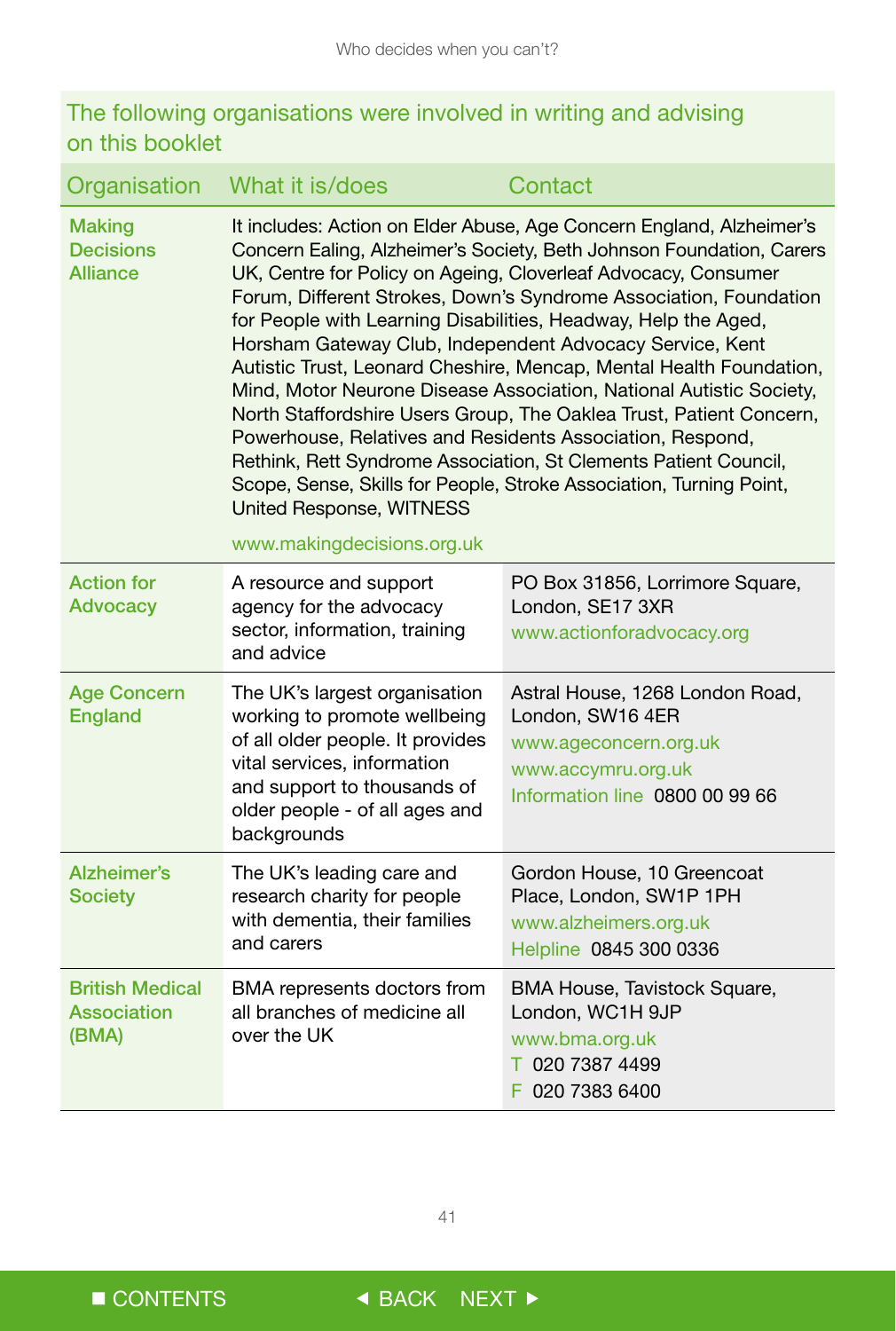| Organisation                                                            | What it is/does                                                                                                                                                                                                                                                       | Contact                                                                                                                                    |
|-------------------------------------------------------------------------|-----------------------------------------------------------------------------------------------------------------------------------------------------------------------------------------------------------------------------------------------------------------------|--------------------------------------------------------------------------------------------------------------------------------------------|
| <b>Carers UK</b>                                                        | Looks after family, partners<br>or friends in need of help<br>because they are ill, frail or<br>have a disability                                                                                                                                                     | 20/25 Glasshouse Yard, London,<br>EC1A 4JT<br>www.carersuk.org<br>T 020 7566 7637<br>F 020 7490 8824                                       |
| Down's<br><b>Syndrome</b><br>Association                                | Provides information and<br>support for people with<br>Down's Syndrome, their<br>families and carers, as well as<br>being a resource for interested<br>professionals                                                                                                  | Langdon Down Centre, 2a Langdon<br>Park, Teddington, Middlesex,<br><b>TW11 9PS</b><br>www.dsa-uk.com<br>T 0845 230 0372<br>F 0845 230 0373 |
| <b>Foundation</b><br>for People<br>with Learning<br><b>Disabilities</b> | Works with people with learning<br>disabilities, their families and<br>those who support them to<br>improve the quality of their lives<br>and promotes the rights, quality<br>of life and opportunities of<br>people with learning disabilities<br>and their families | Sea Containers House, 20 Upper<br>Ground, London, SE1 9QB<br>www.learningdisabilities.org.uk<br>T 020 7803 1100                            |
| <b>Headway</b><br>- the brain injury<br>association                     | Promotes understanding of<br>all aspects of brain injury; and<br>provides information, support<br>and services to people with<br>a brain injury, their family and<br>carers                                                                                           | 4 King Edward Court Service,<br>King Edward Street, Nottingham,<br>NG1 1EW<br>www.headway.org.uk<br>Helpline 0808 800 2244                 |
| <b>MENCAP</b>                                                           | Charity working with people<br>with learning disabilities, their<br>families and carers                                                                                                                                                                               | 123 Golden Lane, London,<br>EC1Y ORT<br>www.mencap.org.uk<br>T 020 7454 0454                                                               |
| <b>Mental Health</b><br><b>Foundation</b>                               | A leading UK charity that<br>provides information, carries<br>out research, campaigns and<br>works to improve services for<br>anyone affected by mental<br>health problems, whatever their<br>age and wherever they live                                              | Sea Containers House, 20 Upper<br>Ground, London, SE1 9QB<br>www.mentalhealth.org.uk<br>T 020 7803 1100                                    |
| <b>MIND</b>                                                             | Leading mental health charity,<br>working to create a better life<br>for everyone with experience<br>of mental distress. Provides<br>information and support                                                                                                          | 15-19 Broadway, Stratford, London,<br>E154BQ<br>www.mind.org.uk<br>Infoline 0845 766 0163                                                  |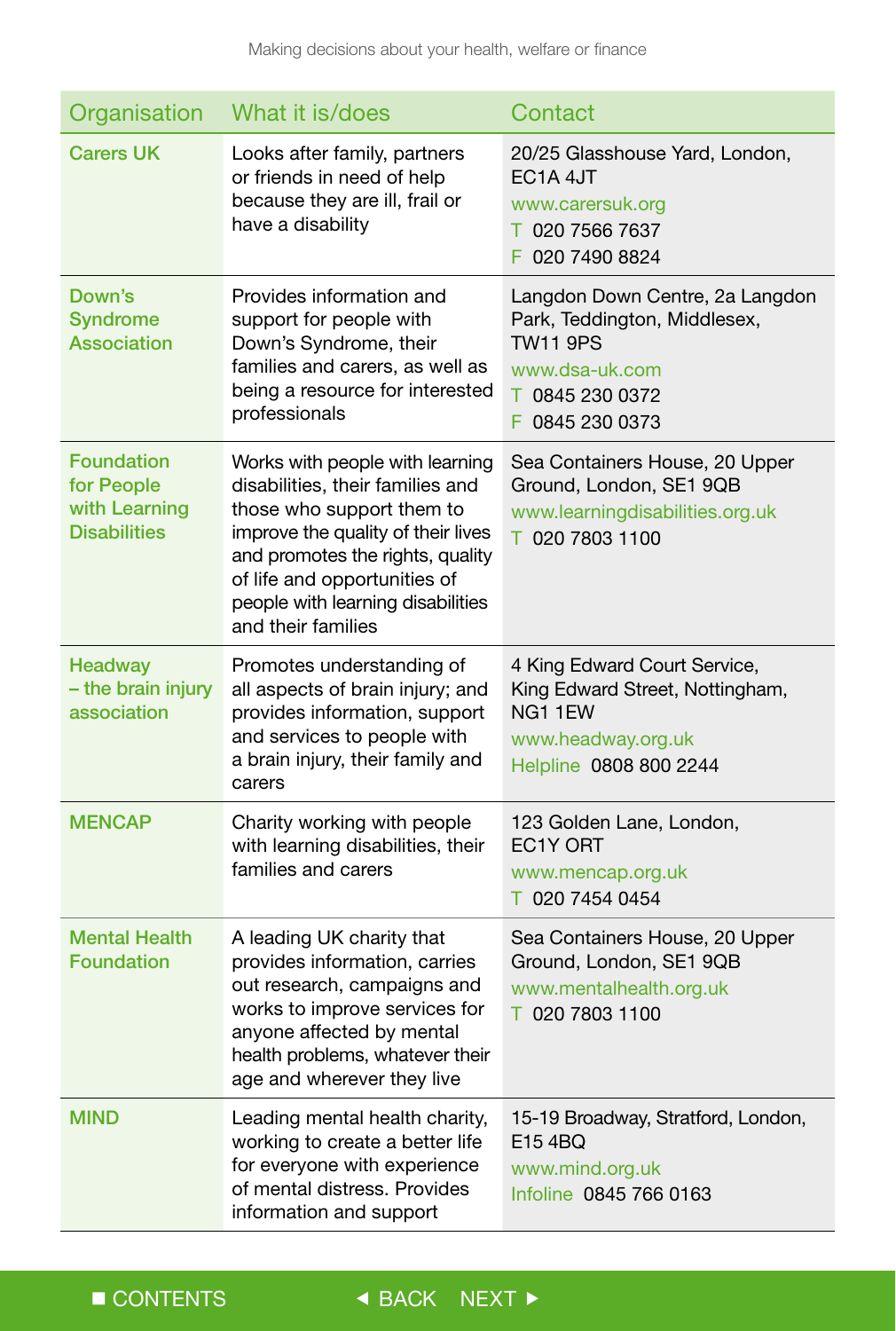| Organisation                                                         | What it is/does                                                                                                                                                                 | Contact                                                                                                        |
|----------------------------------------------------------------------|---------------------------------------------------------------------------------------------------------------------------------------------------------------------------------|----------------------------------------------------------------------------------------------------------------|
| <b>National Autistic</b><br><b>Society (NAS)</b>                     | Champions the rights and<br>interests of all people with<br>autism and to ensure that<br>they and their families receive<br>quality services appropriate to<br>their needs      | 393 City Road, London, EC1V 1NG<br>www.autism.org.uk<br>Helpline 0845 070 4004                                 |
| <b>National Care</b><br><b>Association</b><br>(NCA)                  | Represents the interests and<br>provides services to support<br>small and medium sized<br>providers of social care in<br><b>England and Wales</b>                               | 45-49 Leather Lane, London,<br>EC <sub>1</sub> N <sub>7J</sub> T<br>www.nca.gb.com<br>T 020 7831 7090          |
| <b>National Care</b><br>Forum                                        | Established to represent the<br>interests of not-for-profit health<br>and social care providers in the<br>United Kingdom                                                        | 3 The Quadrant, Coventry,<br>CV <sub>1</sub> 2DY<br>www.nationalcareforum.org.uk<br>T 024 7624 3619            |
| <b>The National</b><br><b>Family Carer</b><br><b>Network</b>         | A network that provides a<br>focal point for issues affecting<br>families that include an adult<br>with a learning disability                                                   | Merchants House, Wapping Road,<br>Bristol, BS1 4RW<br>www.familycarers.org.uk<br>T 0117 930 2600               |
| <b>The National</b><br><b>Family Carer</b><br><b>Support Service</b> | A network that provides<br>support and information for<br>family carers                                                                                                         | Merchants House, Wapping Road,<br>Bristol, BS1 4RW<br>www.hft.org.uk<br>T 0117 930 2608                        |
| <b>Patient Concern</b>                                               | An organisation committed<br>to promoting choice and<br>empowerment for all health<br>service users. Provides<br>information to service users                                   | PO Box 23732, London, SW5 9FY<br>www.patientconcern.org.uk<br>E patientconcern@hotmail.com                     |
| <b>The Relatives</b><br>and Residents<br><b>Association</b>          | An organisation for older<br>people needing, or living<br>in, residential care and the<br>families and friends left<br>behind. Offers support and<br>information via a helpline | 24 The Ivories, 6-18 Northampton<br>Street, London, N1 2HY<br>www.relres.org<br>Helpline 020 7359 8136         |
| <b>RESCARE</b>                                                       | The national society for<br>children and adults with<br>learning disabilities and their<br>families                                                                             | Steven Jackson House, 31 Buxton<br>Road, Heaviley, Stockport, SK2 6LS<br>www.rescare.org.uk<br>T 0161 474 7323 |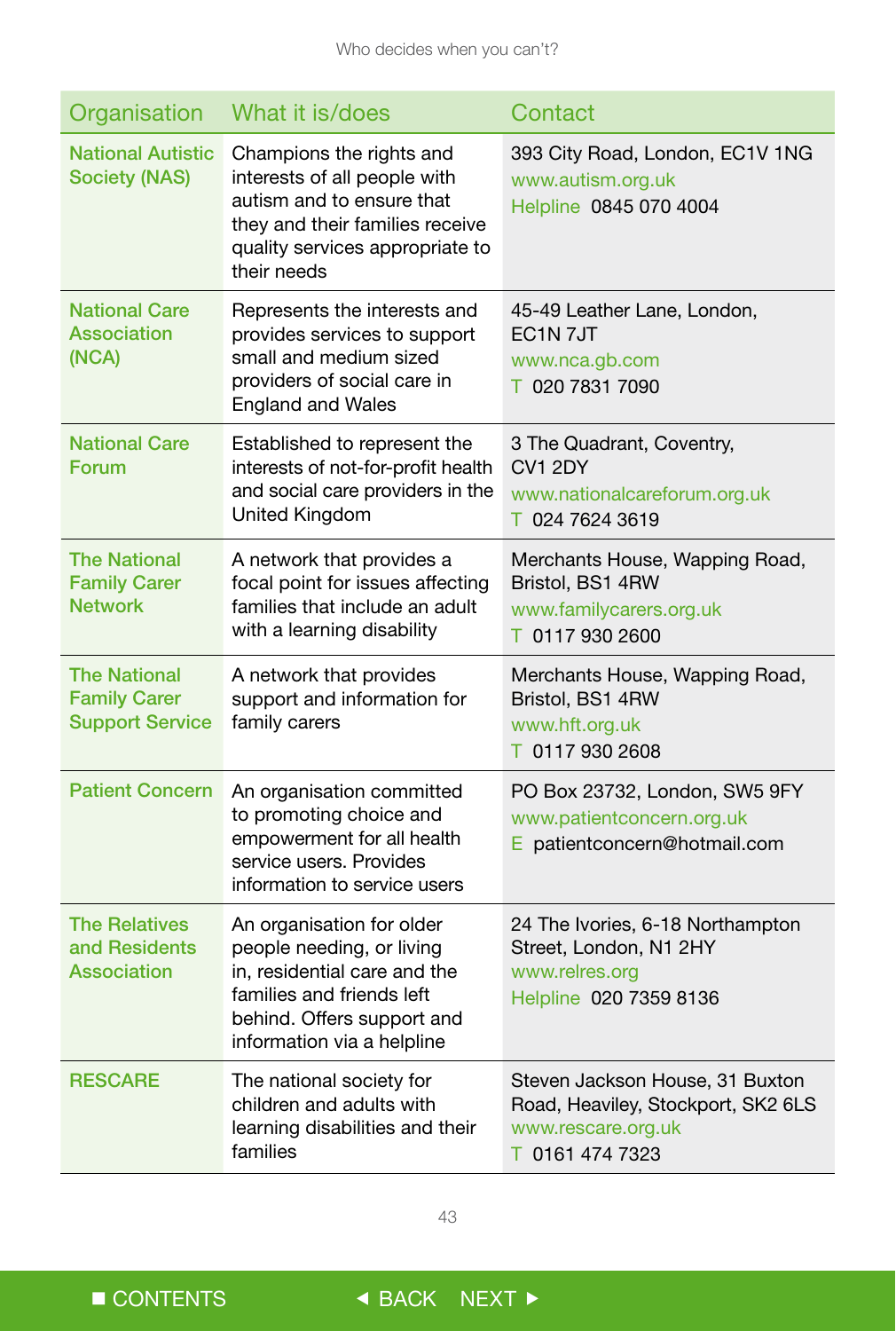| Organisation                     | What it is/does                                                                                                                                                                                                                                                                 | Contact                                                                                                                                              |
|----------------------------------|---------------------------------------------------------------------------------------------------------------------------------------------------------------------------------------------------------------------------------------------------------------------------------|------------------------------------------------------------------------------------------------------------------------------------------------------|
| <b>RESPOND</b>                   | Provides a range of<br>services for both victims<br>and perpetrators of sexual<br>abuse who have learning<br>disabilities and those who<br>have been affected by other<br>trauma. Their services extend<br>to support and training<br>for families, carers and<br>professionals | 3rd Floor, 24-32 Stephenson Way,<br>London, NW1 2HD<br>T 020 7383 0700<br>F 020 7387 1222<br>www.respond.org.uk<br>Helpline 0808 808 0700            |
| <b>Scope</b>                     | Disability organisation in<br>England and Wales, whose<br>focus is people with cerebral<br>palsy                                                                                                                                                                                | 6 Market Road, London, N7 9PW<br>www.scope.org.uk<br>T 020 7619 7100                                                                                 |
| <b>Sense</b>                     | Charity providing specialist<br>information, advice and<br>services to deaf blind people,<br>their families, carers and the<br>professionals who work with<br>them. Funded to develop<br>training materials which<br>address the advocacy issues<br>for deaf blind people       | 11-13 Clifton Terrace,<br>Finsbury Park, London, N4 3SR<br>www.sense.org.uk<br>T 0845 127 0060<br>F 0845 127 0061<br>Text 0845 127 0062              |
| <b>Turning Point</b>             | The UK's leading social<br>care organisation, providing<br>services for people with<br>complex needs, including<br>those affected by drug and<br>alcohol misuse, mental health<br>problems and those with a<br>learning disability                                              | New Loom House, 101 Backchurch<br>Lane, London, E1 1LU<br>www.turning-point.co.uk<br>T 020 7702 2300                                                 |
| <b>United</b><br><b>Response</b> | A national organisation<br>creating opportunities and<br>services with people with<br>learning difficulties and people<br>with mental health problems                                                                                                                           | 113-123 Upper Richmond Road,<br>Putney, London, SW15 2TL<br>www.unitedresponse.org.uk<br>T 020 8246 5200<br>F 020 8780 9538<br>Minicom 020 8785 1706 |